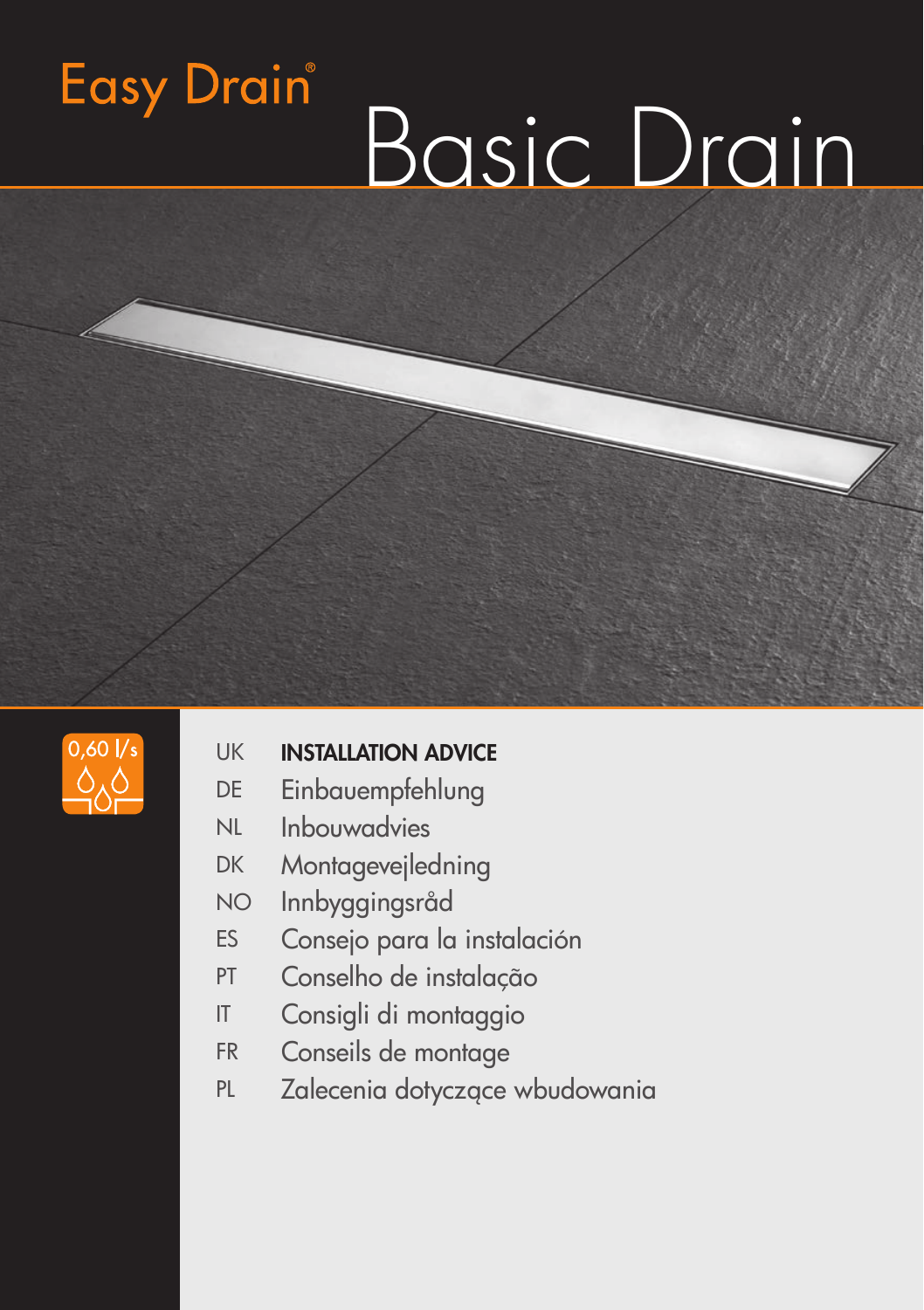| <b>UK</b> Contents | <b>ES</b> Contenido |
|--------------------|---------------------|
| <b>DE</b> Inhalt   | <b>PT</b> Conteúdo  |

- 
- **NL** Inhoud<br>**DK** Indhold
- NO Innhold PL Zawartość en przez podpiednie podpiednie podpiednie podpiednie podpiednie podpiednie podpiednie p<br>Plateau podpiednie podpiednie podpiednie podpiednie podpiednie podpiednie podpiednie podpiednie podpiednie pod

- **PT** Conteúdo<br>**IT** Contenuto
- 
- FR Table des matières<br>PL Zawartość
- 

| $\overline{4}$ |
|----------------|
|                |
|                |
|                |
|                |
|                |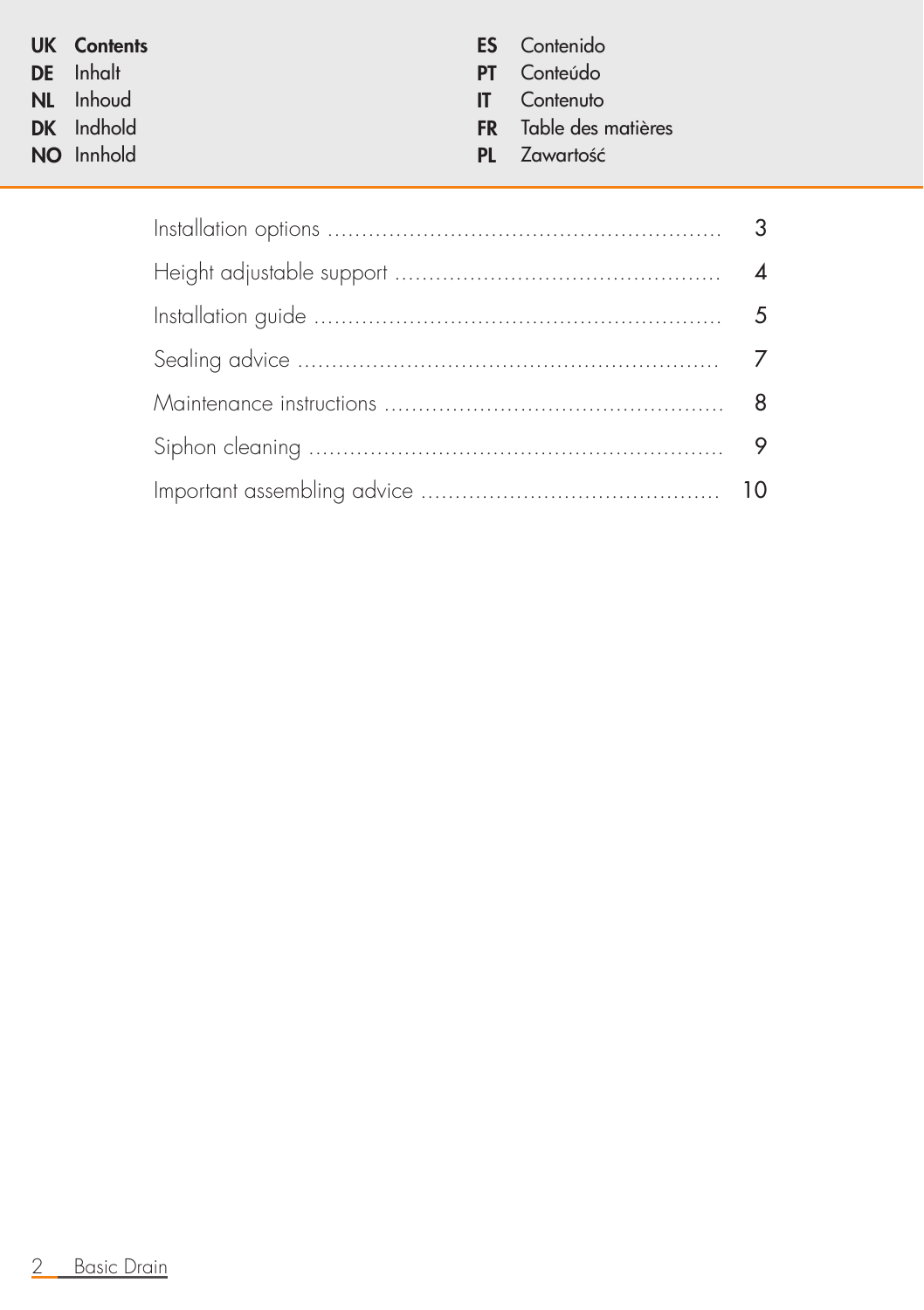- 
- 
- DK Installeringsvarianter FR Variantes de montage
- 
- UK Installation options<br>
DE Einbaumöglichkeiten<br>
PT Variantes de instalação
- DE Einbaumöglichkeiten PT Variantes de instalação
- NL Inbouwvarianten IT Varianti di montaggio
	-
- NO Innbyggingsvarianter **PL Warianty wmontowania**





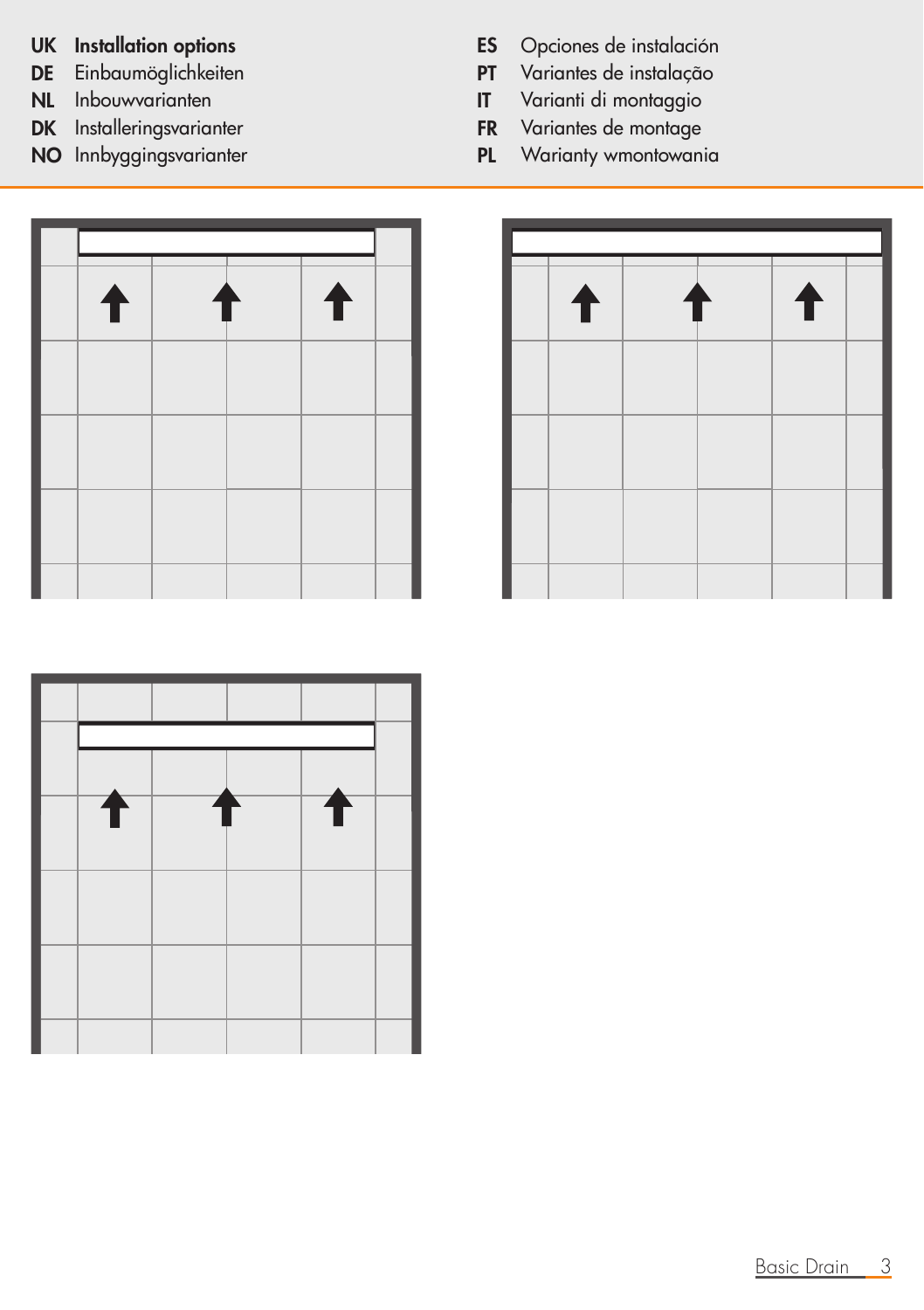## UK Height adjustable support ES Montaje del pie de ajuste

- 
- 
- 
- 
- 
- **DE** Stellfuß Montage<br> **DE** Stellfuß Montage<br> **NL** Stelvoet montage<br> **NL** Stelvoet montage
- NL Stelvoet montage IT Montaggio del piede di regolazione
- **DK** Justering fod montering **FR** Socle de montage ajustable<br>**NO** Justeringsfot montering **FL** Montaż na regulowanej stop
	- PL Montaż na regulowanej stopce

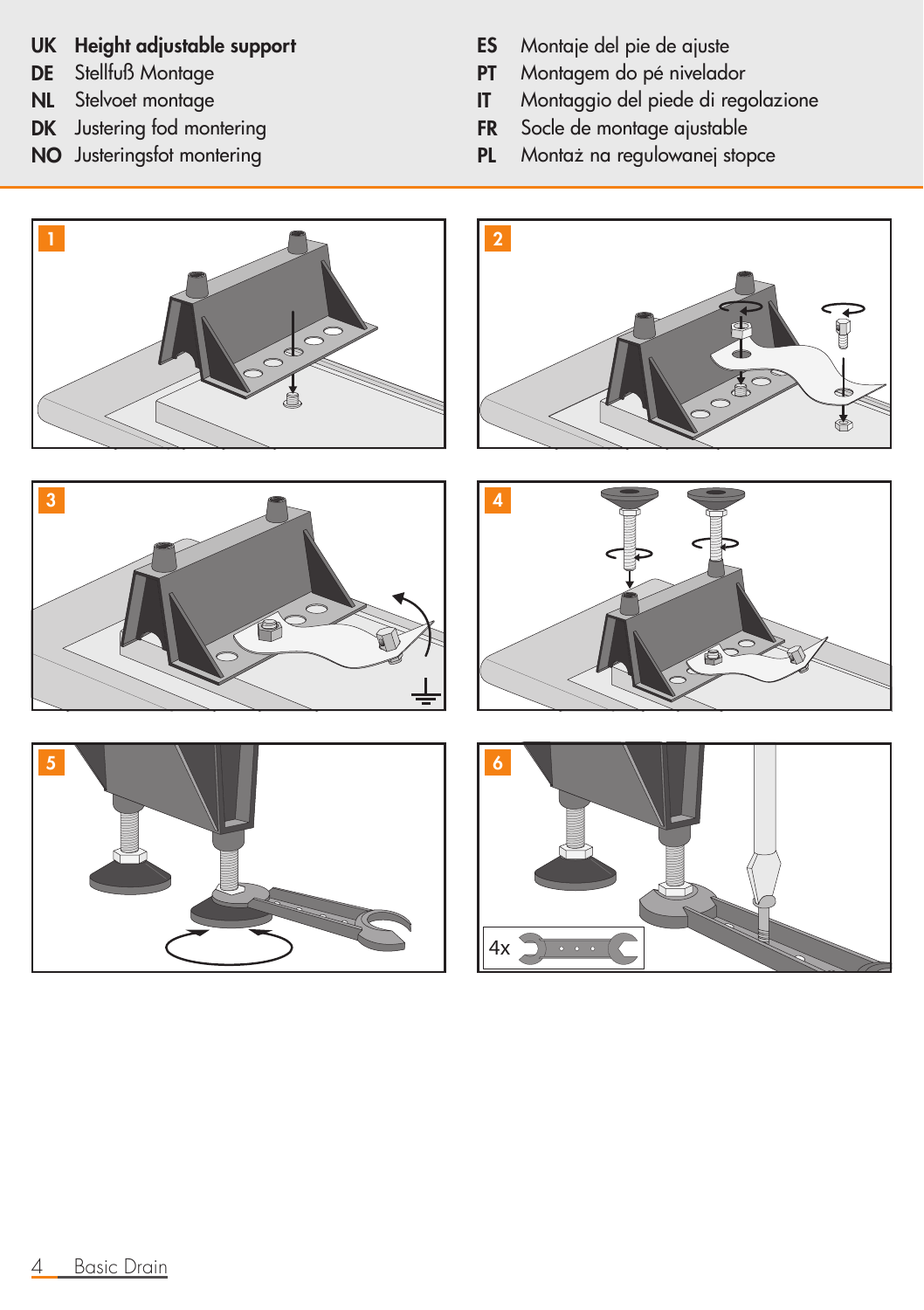- 
- 
- 
- 
- NO Innbyggingsveiledning PL
- UK Installation guide ES Manual de instalación
- DE Einbauempfehlung PT Instruções de instalação
- NL Inbouwhandleiding IT Istruzioni di montaggio
- **DK** Montagevejledning<br> **NO** Innbyggingsveiledning<br> **NO** Innbyggingsveiledning<br> **PL** Instrukcja wmontowania
	-

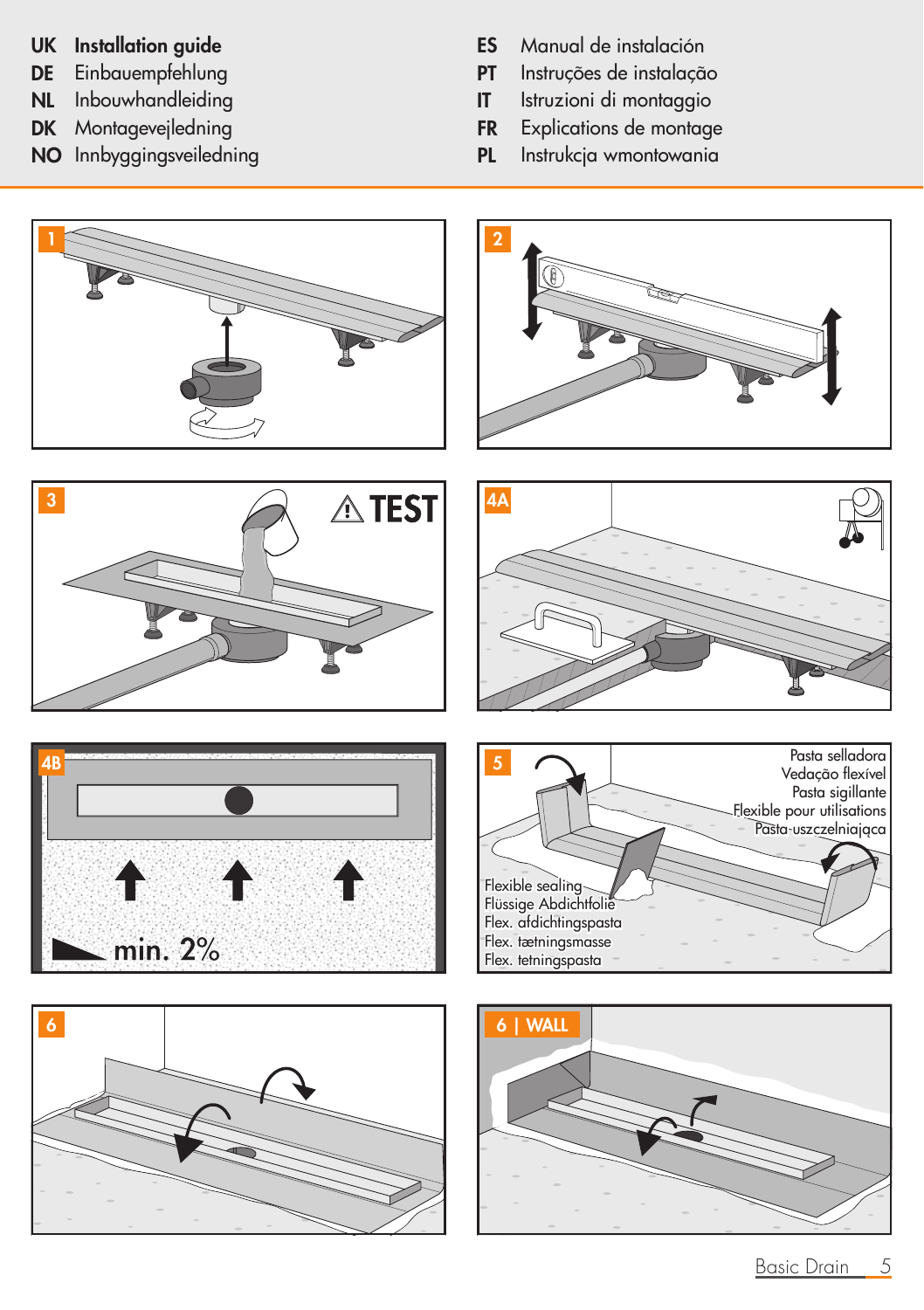## Easy Drain®







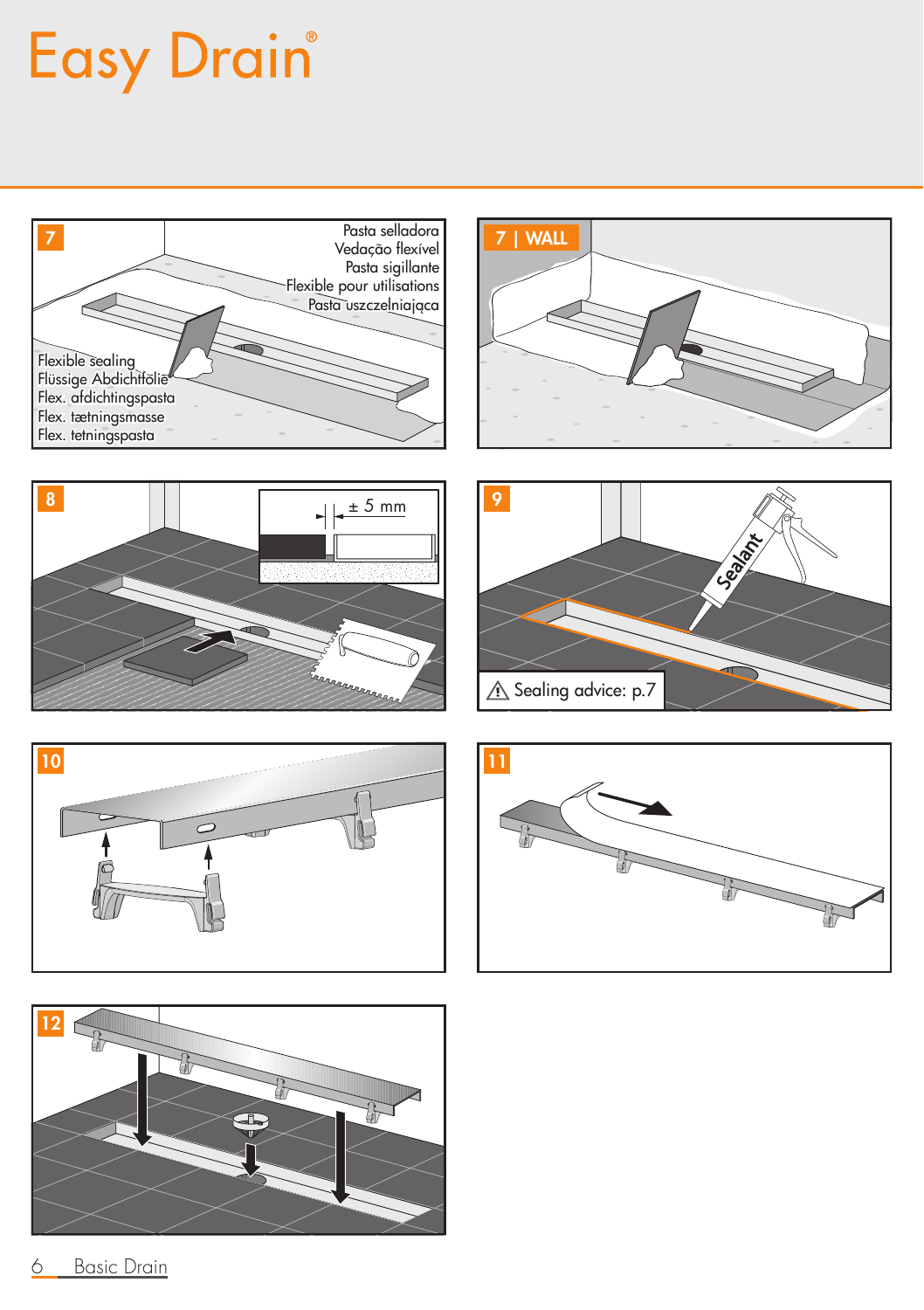- DE Abdichtungsempfehlung PT Conselho de vedação
- 
- 
- 

- 
- 
- DK Kun afledning af primærvand FR
- 
- UK Sealing advice **ES** Consejo de sellado
	-
- NL Afdichtingsadvies **IT** Consigli per la sigillatura
- DK Tætningsråd FR Conseil pour étanchéifier
- NO Tetningsråd PL Zalecenia dotyczące uszczelniania
- UK Only primary drainage **ES** Sólo desagüe de agua primario
- DE Nur Primärwasser Ableitung PT Só drenagem da água primária
- NL Alleen primaire afwatering<br> **DK** Kun afledning af primærvand<br> **IT** Solo derivazione primarie primarie
	-
- NO Kun primær avløp PL Podstawowy systemu odpływowego

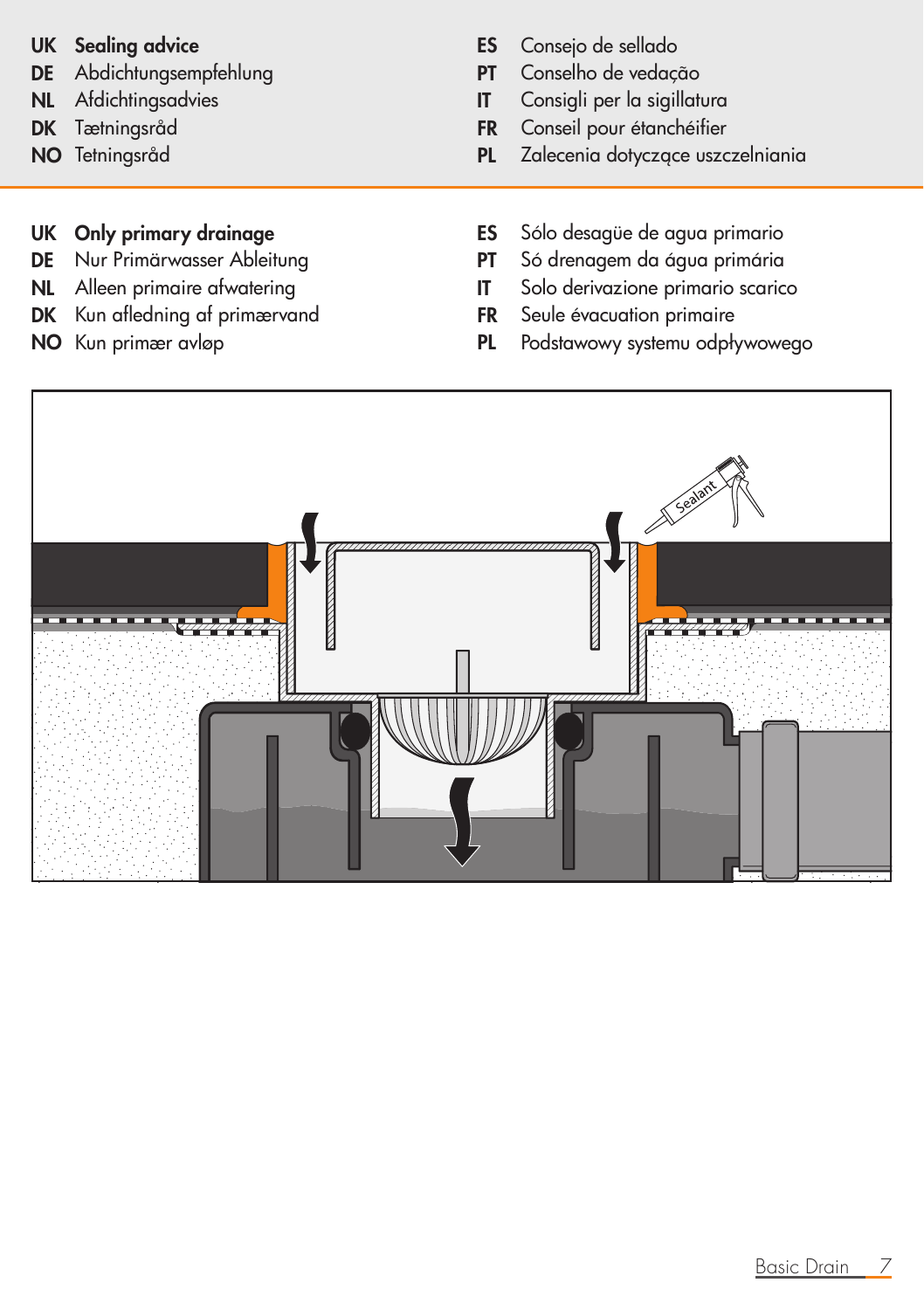- 
- 
- DK Vedligeholdelsesinstruktioner FR Instructions d'entretien
- 
- UK Maintenance instructions ES Instrucciones de mantenimiento
- DE Pflegehinweise PT Instruções de manutenção
- NL Onderhoudsadviezen IT Istruzioni di manutenzione
	-
- NO Vedlikeholdsinstruks PL Instrukcja konserwacji
- UK ▪ Do not use abrasives and/or sharp/scraping objects to clean the Basic Drain.
	- The siphon trap should be cleaned periodically to remove any dirt that may have collected.
	- We recommend the use of Easy CLEANSET for daily maintenance and cleaning of your Basic Drain.
- $DF \cdot$ ▪ Reinigen Sie den Basic Drain ohne Scheuermittel und/oder spitze oder scheuernde Gegenstände.
	- Befreien Sie den Geruchsverschluss in regelmäßigen Abständen von eventuellen Verschmutzungen.
	- Wir empfehlen die Verwendung von Easy CLEANSET für die tägliche Reinigung und Pflege Ihrer Basic Drain.
- NL De Basic Drain reinigen zonder schuurmiddelen en/of scherpe of schurende voorwerpen.
	- Periodiek het stankslot vrij maken van eventuele vervuilingen.
	- Wij raden het gebruik van Easy CLEANSET aan voor dagelijks onderhoud en intensieve reiniging van uw Basic Drain.
- DK · ▪ Rengøring af Basic Drain skal ske med rengøringsmidler uden slibemiddel, såvel som brugen af spidse eller slibende rengøringsremedier frarådes.
	- Vandlåsen rengøres med jævne mellemrum efter behov.
	- Vi anbefaler anvendelsen af Easy CLEANSET til den daglige rengøring og pleje af Deres Basic Drain.
- $NO +$ ▪ Rengjør Basic Drain uten skuremidler og/eller skarpe eller skurende gjenstander.
	- Rengjør med jevne mellomrom vannlåsen for eventuelle forurensninger.
	- Vi anbefaler bruken av Easy CLEANSET for daglig vedlikehold og intensiv rengjøring av din Basic Drain.
- ES ▪ Limpiar el Basic Drain sin utilizar productos corrosivos y/o materiales abrasivos.
	- Limpiar periódicamente los posibles residuos del cierre hidráulico.
	- Se recomienda el uso de CLEANSET para el mantenimiento diario y limpieza intensiva de su Basic Drain.
- PT ▪ A Basic Drain não deve ser limpa com produtos abrasivos e/ou objectos afiados ou abrasivos.
	- Periodicamente libertar o sifão de retenção de odores de eventuais sujidades.
	- Recomendamos a utilização do kit de limpeza Easy CLEANSET para a manutenção diária e a limpeza intensiva da sua Basic Drain.
- IT ▪ Pulire la Basic Drain senza utilizzare sostanze abrasive e/o oggetti taglienti o abrasivi.
	- Eliminare periodicamente le eventuali contaminazioni dal sifone antiodore.
	- Consigliamo di utilizzare Easy CLEANSET per la manutenzione giornaliera e la pulizia approfondita della Basic Drain.
- FR ▪ N'utilisez pas de produit abrasifs ni d'objets coupants ou abrasifs pour le nettoyage du Basic Drain...
	- Éliminez périodiquement les dépôts éventuels au niveau du coupe-odeur. ▪ Nous conseillons d'utiliser Easy CLEANSET pour la maintenance quotidienne et le nettoyage intensif du Basic
- PL ▪ Basic Drain czyścić bez użycia materiałów ściernych i/lub ostrych albo szorstkich przedmiotów.
	- Okresowo należy usuwać ewentualne zanieczyszczenia z syfonu kanalizacyjnego.
	- Zalecamy korzystanie z Easy CLEANSET do codziennych zabiegów pielęgnacyjnych oraz intensywnego czyszczenia Basic Drain.
- 8 Basic Drain

Drain.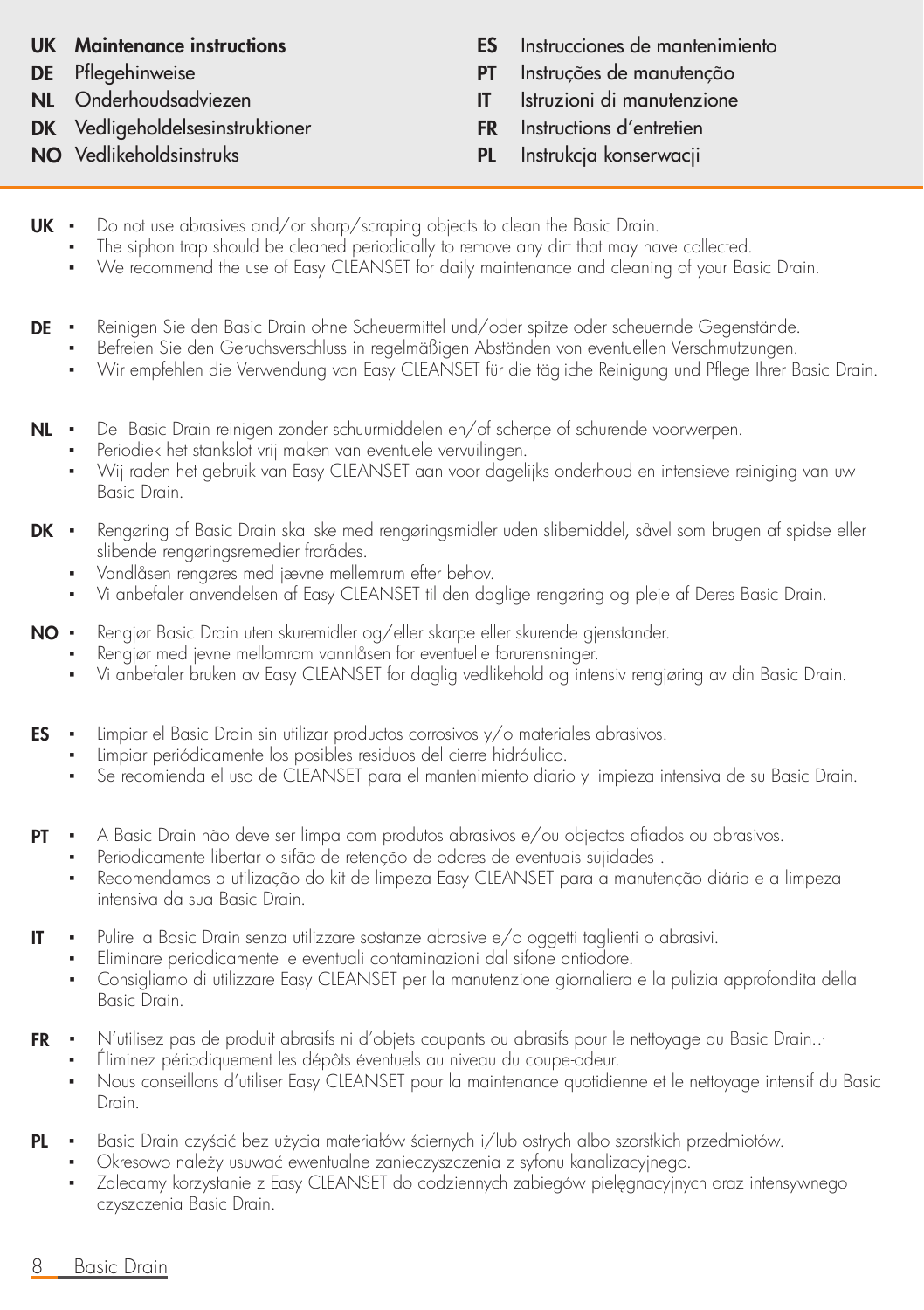## UK Siphon cleaning<br>
DE Siphon Reinigung<br>
DE Siphon Reinigung<br>
PT Limpeza do sifão

- 
- Sifon reiniging IT Pulizia del sito anche in un altre un pubblica del sito anche in un altre un altre un altre
- DK Rengøring af vandlås FR Nettoyage du siphon
- NO Vannlåsrengjøring PL
- 
- **DE** Siphon Reinigung **PT** Limpeza do sifão<br> **NL** Sifon reiniging **PT** Pulizia del sifone
	-
	-
	-









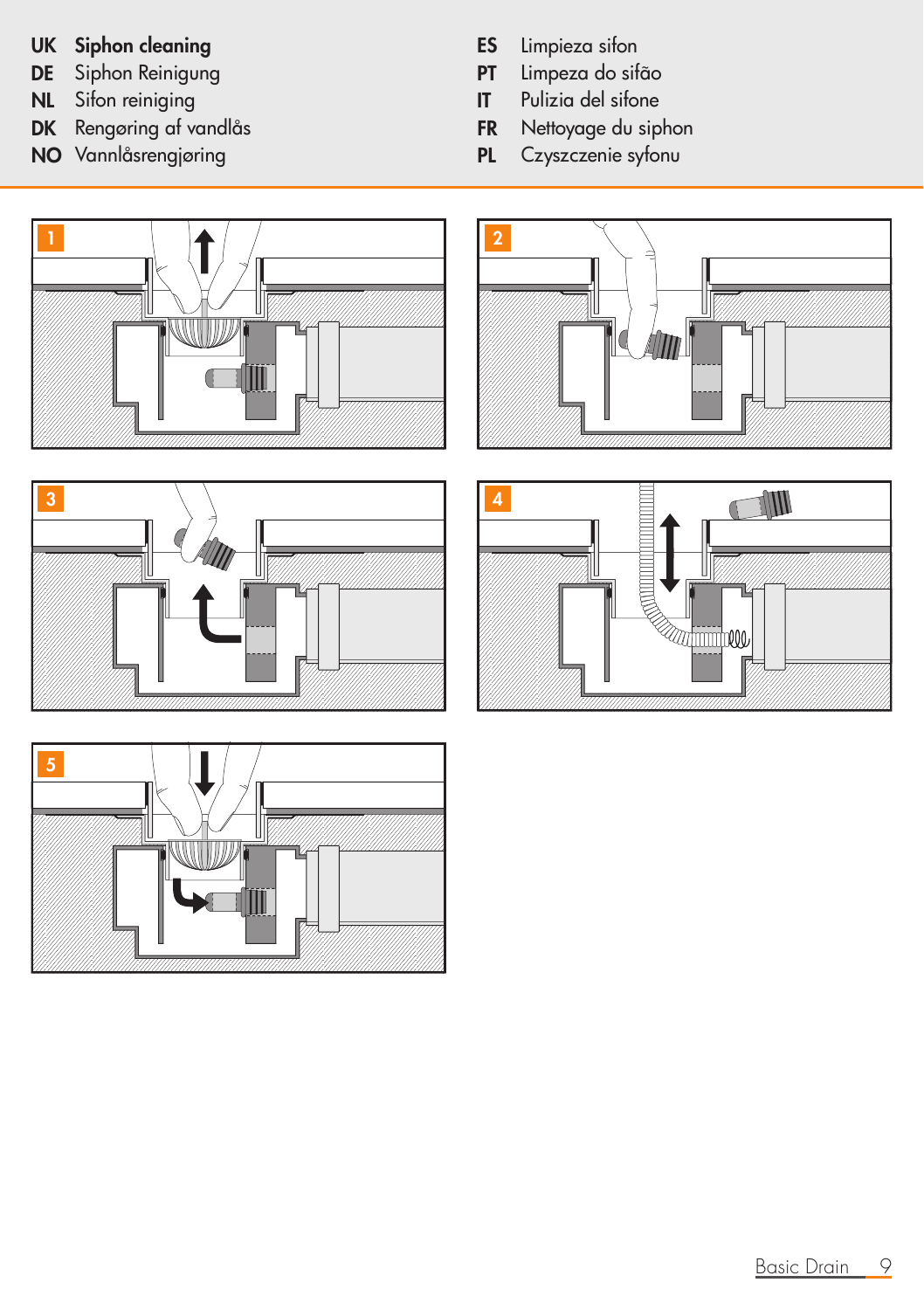### UK

## Important assembling advice: Basic Drain

Suitable for renovation work and new construction

The shower drain should only be installed by specialist companies in compliance with the building regulations. To achieve the best possible result, please carefully read the installation guide. If you have any questions, please consult your supplier.

- Please check the content of the package for completeness and integrity before proceeding with the assembly. Do not install the channel drain if any deviations are noted. Should this be the case, please consult your supplier.
- Prior to the assembly, the assembling advice and its special characteristics should be discussed with the tiler. After the assembly, please provide the tiler with the complete assembling advice.
- If the shower drain is used for several showers, please check to make sure that the drainage capacity is sufficient. If you are unsure, please consult the supplier for advice.
- We recommend taping the drain opening of the shower drain prior to the assembly to prevent construction debris from getting into the drainage pipe. To prevent damage to the tile frame, it should be kept in the package until the final installation by the tiler.
- Assemble the height adjustable supports and level the shower drain all around. Mount the earthing on one of the anchoring clips.
- Install the sewage system in compliance with the standards. Note: ensure that the sewage system is well ventilated and that the gradient is sufficient.
- Check the shower drainage system and the sewer system connections for tightness.
- The drain must be fully lined and sealed with floor pavement to the upper edge of the flange to prevent hollow spaces.
- The seal is applied in compliance with the "generally accepted engineering standards" according to the ZDB (Central Association of the German Construction Industry) code of practice 1/2010 "sealing compounds". If alternative seals are used, please read the manufacturer's product information.
- When tiles are being fitted, the gradient of the tiles (min. 2%) per linear metre) in the shower must always be towards the drain. The tiles should be laid level or 1 mm higher than the top edge of the tile frame to ensure good drainage toward the shower drain. **Note:** the requirements with regard to the floor gradient may be different for walk-in showers with glass walls. Please consult your supplier in this respect.
- Once the tiles have been fitted, the joint between the tiled floor and the drain should be permanently sealed with an elastic sealant (maintenance joint). The adhesion surfaces

should be free of mortar, adhesive and other adhesionreducing materials. See drawing on page 7.

- The shower drain system is only intended for use with waste water common in households. Do not use other fluids as well as cleaning agents with the potential to damage sanitary equipment, drainage equipment and raw materials.
- If the shower drain is used for other purposes (e.g. swimming pools), where it may come in contact with aggressive cleaning agents or corrosive substances such as salt or chlorine, please consult your supplier.
- Compliance with this installation advice is required for any warranty claims based on our sale and delivery terms.

#### Caution !

▪ Tile cleaning products often contain aggressive chemicals that are abrasive in nature and may damage the drain. Please ensure that the drain is thoroughly flushed after using any tile and grout cleaning products.

Typing and printing errors reserved. Easy Sanitary Solutions BV excludes all liability for any damages whatsoever associated with the use and/or the installation of the drain. Easy Sanitary Solutions BV a priori excludes any liability whatsoever.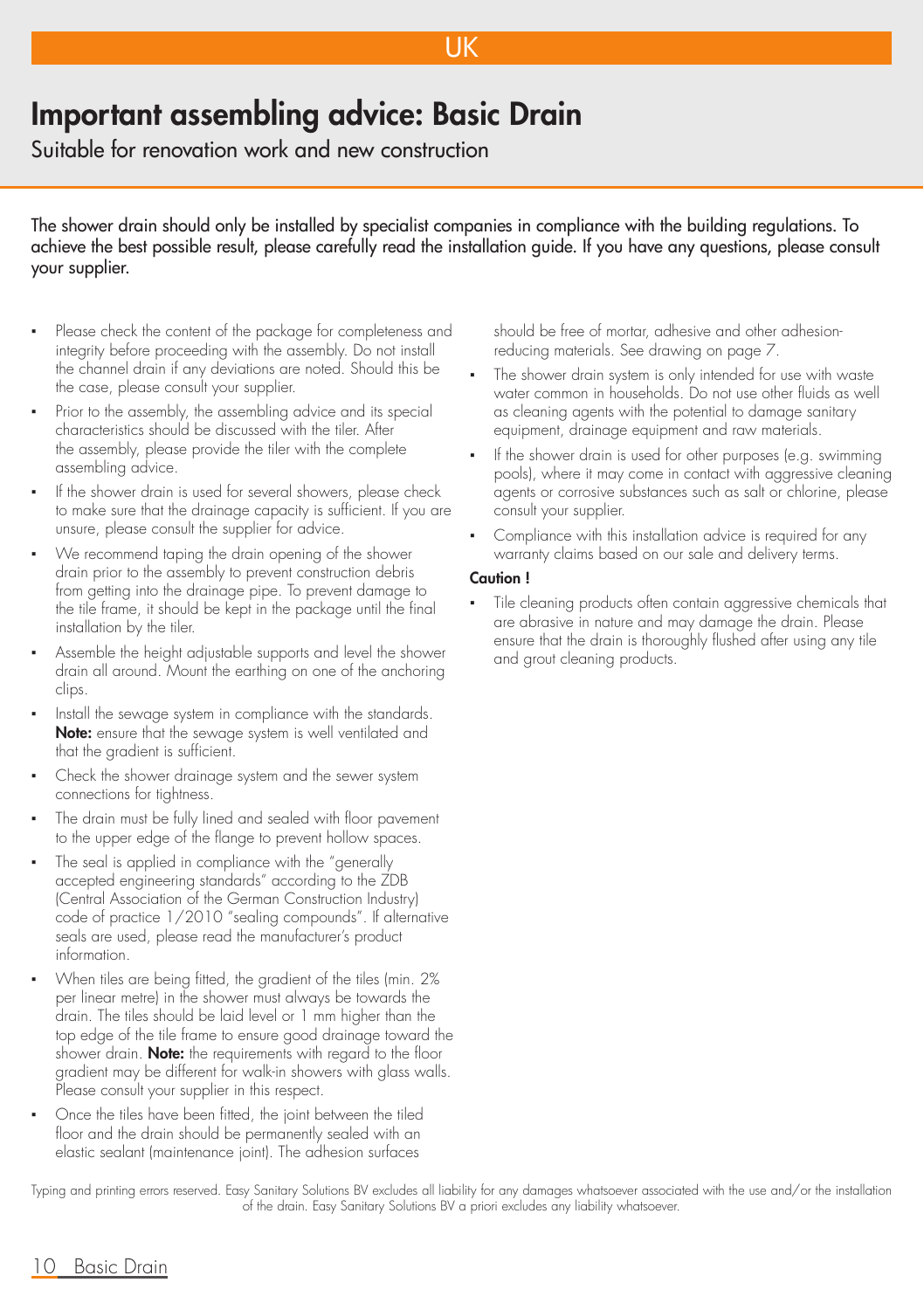## Wichtige Montagehinweise: Basic Drain

Geeignet für Renovierung und Neubau

Der Einbau der Duschrinne sollte unter Berücksichtigung der bautechnischen Vorschriften nur von Fachfirmen durchgeführt werden. Für ein optimales Ergebnis, lesen Sie bitte die Einbauanleitung sorgfältig durch. Bei Rückfragen setzen Sie sich bitte mit Ihrem Lieferant in Verbindung.

DE

- Vor Beginn der Montage sollte der Packungsinhalt auf Vollständigkeit und Unversehrtheit überprüft werden. Bei Abweichungen sollte die Rinne nicht verbaut werden. Bitte kontaktieren Sie dann ihren Lieferanten.
- Vor Montagebeginn sollten die Montagehinweise mit ihren Besonderheiten zusammen mit dem Fliesenleger durchgesprochen werden. Nach der Montage übergeben Sie bitte alle Montagehinweise an den Fliesenleger.
- Bei Verwendung der Duschrinne in Verbindung mit mehreren Duschen, prüfen sie bitte ob der Ablaufkapazität der Duschrinne ausreichend ist. Lassen Sie sich bitte ggf. bei Ihrem Lieferanten beraten.
- Wir empfehlen Ihnen, die Ablauföffnung der Duschrinne vor der Montage abzukleben, um Verunreinigungen in der Ablaufleitung zu vermeiden. Zur Vermeidung von Beschädigungen sollte der Abdeckung bis zur Endmontage durch den Fliesenleger in der Verpackung bleiben.
- Stellfüße montieren und die Duschrinne in allen Richtungen waagerecht ausrichten. An einer der Verankerungsklammern befestigen Sie die Erdung.
- Die Installation der Abwasseranlage muss normgerecht ausgeführt werden. Hinweis: Beachten Sie die Beund Entlüftung, und das ausreichende Gefälle in der Abwasseranlage.
- Das Duschrinnensystem und die Abwasseranschlüsse auf Dichtigkeit kontrollieren.
- Der Rinnenkörper muss vollflächig bis zur Oberkante Flansch mit Estrich unterfüttert und verdichtet werden, um Hohlräume zu vermeiden.
- Abdichtung erfolgt nach den Regeln der Technik gemäß ZDB-Merkblatt 1/2010 "Verbundabdichtungen". Bei der Verwendung von alternativen Abdichtungen sind die Produktinformationen der Hersteller zu beachten.
- Beim Verlegen der Bodenfliesen muss das Fliesengefälle (min. 2% je m1) im Duschbereich immer zur Duschrinne verlaufen. Die Fliesen müssen höhengleich oder 1 mm höher zur Oberkante des Rinnenkorpers verlegt werden. Hiermit wird eine gute Entwässerung zur Duschrinne gewährleistet. Hinweis: Bei bodenebenen Duschen mit Glaswänden können andere Anforderungen bezüglich des Gefälles gelten. Wenden Sie sich diesbezüglich an Ihren Lieferanten.
- Nach dem Fliesen muss der Übergang zwischen dem

Fliesenboden und der Duschrinne mit einer elastischen Fuge (Wartungsfuge) dauerhaft abgedichtet werden. Die Klebeflächen müssen frei von Mörtel, Kleber und sonstigen haftunsveringernden Materialien sein. Siehe Abbildung Seite 7.

- Das Duschrinnensystem ist nur für haushaltsübliche Abwässer geeignet. Vermeiden Sie andere Flüssigkeiten, wie Reinigungsmittel die sanitäre Ausstattungsgegenstände, Entwässerungsgegenstände und Rohrwerkstoffe beschädigen können.
- Bei Verwendung der Duschrinne in anderen Bereichen (zB. Schwimmbad), bei denen die Rinne mit aggressiven Reinigungsmitteln oder korrosionsfördernden Substanzen wie Salz oder Chlor in Verbindung kommt, setzen Sie sich bitte mit ihrem Lieferanten in Verbindung.
- Die Einhaltung dieser Einbauempfehlung ist die Voraussetzung für einen Gewährleistungsanspruch auf der Grundlage unserer Verkaufs- und Lieferbedingungen.

#### Achtung !

Fliesenreiniger enthalten oft aggressive Chemikalien. Diese können die Oberfläche der Rinne angreifen. Bitte achte Sie darauf, dass bei Verwendung von Fliesen- und Fugenreiniger die Rinne nachträglich ausreichend gereinigt werden muss.

Druck- und Satzfehler vorbehalten. Easy Sanitary Solutions BV schließt jegliche Haftung für Schäden aus, die durch die Verwendung und/oder den Einbau der Duschrinne, entstehen. Easy Sanitary Solutions BV schließt a priori jegliche Haftung aus.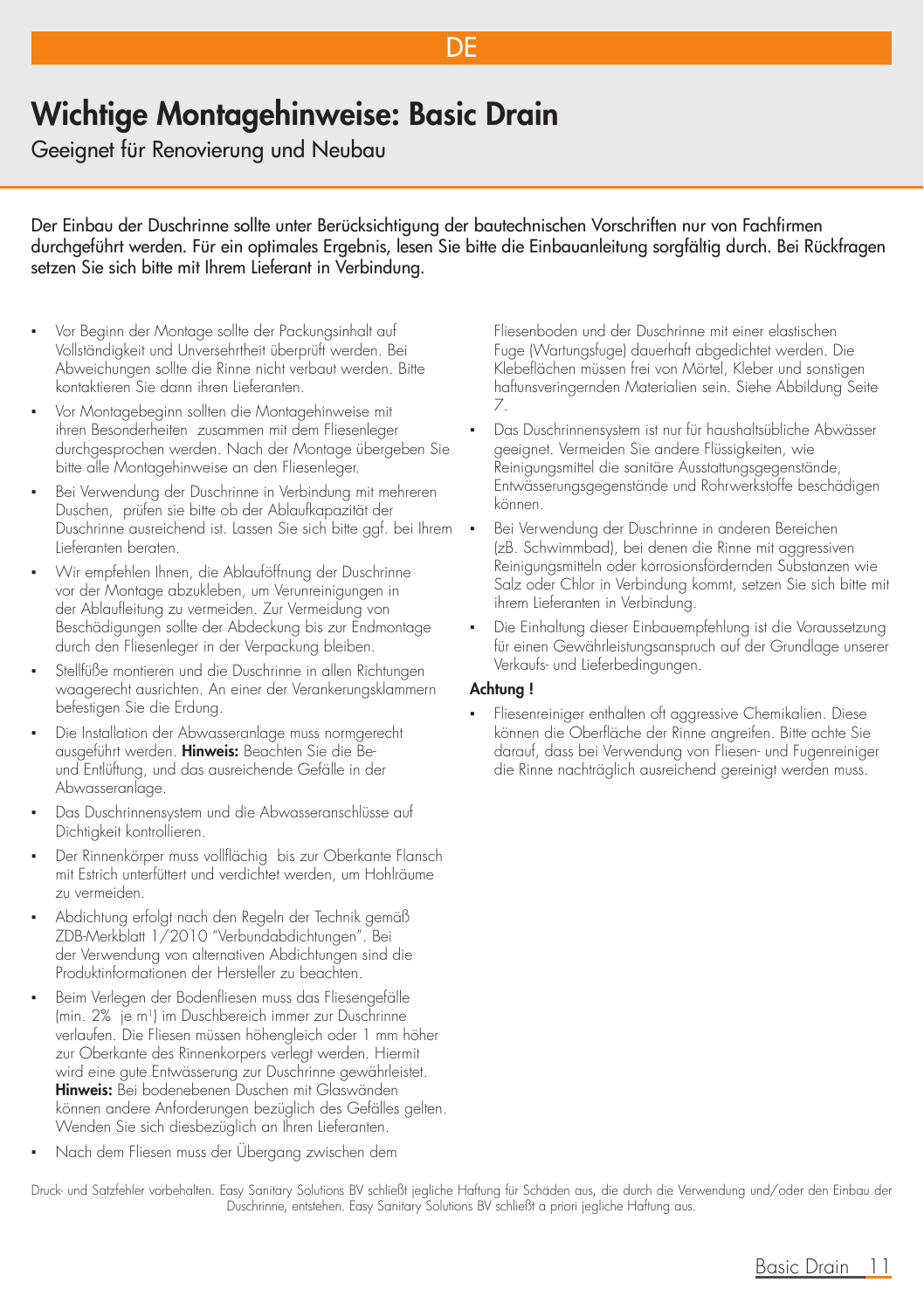## Belangrijke instructies voor installatie: Basic Drain

Geschikt voor renovatie en nieuwbouw

De douchegoot moet door gespecialiseerde bedrijven en volgens bouwtechnische voorschriften worden ingebouwd. Lees voordat u gaat beginnen met installeren zorgvuldig de handleiding door. Bij vragen kunt u terecht bij uw leverancier.

**NL** 

- Controleer voorafgaand aan de installatie de verpakkingsinhoud op compleetheid en eventuele schades. Bij beschadiging of incompleetheid de douchegoot niet installeren. Neem in dit geval contact op met uw leverancier.
- Bespreek vooraf samen met de tegelzetter de bijzonderheden bij het installeren. Overhandig nadat de douchegoot is geïnstalleerd, de handleiding aan de tegelzetter.
- Raadpleeg vooraf uw leverancier bij toepassing van de douchegoot in combinatie met meerdere douches of de afvoercapaciteit wel toereikend is.
- Voor montage de afvoeropening afplakken om bouw-vuil in de afvoerleidingen te voorkomen. Om beschadigingen tegen te gaan, laat het rooster in de verpakking totdat deze wordt gemonteerd door de tegelzetter.
- Het inbouwdeel van de douchegoot moet in alle richtingen waterpas gesteld worden.
- De douchegoot moet volgens geldende normeringen worden geïnstalleerd. Denk aan voldoende be- en ontluchting en zorg voor voldoende afschot.
- Controleer de waterdichtheid van de douchegoot en de aansluitingen om eventuele lekkages uit te sluiten.
- Om holle ruimtes onder de douchegoot te vermijden, moet het inbouwdeel van de afvoer tot aan de bovenkant van de flens volledig worden onderkauwt met zandcement (krimpvrije mortel).
- Voor de afdichting dienen de technische regels zoals gespecificeerd in het ZDB-Merkblad 1/2010 te worden nageleefd. Bij gebruik van alternatieve afdichtingen, verwijzen wij naar de productinformatie van de desbetreffende leverancier.
- Bij het aanbrengen van het vloertegewerk moet het tegelafschot (min. 2% per m1) in de doucheruimte altijd naar de douchegoot toe worden aangebracht. De tegels moeten gelijk of 1 mm hoger de bovenkant van de douchegoot worden aangebracht. Dit om een goede afvloeiing te waarborgen. Let bij het monteren van glaswanden op het afschotadvies van de glasleverancier.
- Na het aanbrengen van het tegelwerk de tegelvloer en de douchegoot blijvend elastisch afdichten. De hechtvlakken moeten vrij zijn van specie, lijm, voegresten en overige hechting verminderende stoffen. Zie afbeelding op pagina 7.
- De douchegoot is alleen geschikt voor huishoudelijk

afvoerwater. Vermijd andere vloeistoffen, zoals agressieve reinigingsmiddelen, die schadelijk kunnen zijn voor het afvoersysteem.

- Raadpleeg vooraf uw leverancier bij het installeren van de douchegoot in andere toepassingsgebieden dan de badkamer (bv. zwembad).
- Strikte naleving van de gebruiksaanwijzing is vereist. Voor garantieaansprakelijkheid dient de gebruiksaanwijzing strikt te worden nageleefd. Zoals vermeld in onze verkoop- en leveringsvoorwaarden.

#### Let op !

Reinigingsmiddelen bevatten vaak agressieve chemicaliën die het oppervlak van de douchegoot aan kunnen tasten. Let erop dat na gebruik van tegel- en voegenreiniger de afvoer grondig wordt gereinigd.

Onder voorbehoud van zet- en drukfouten. Easy Sanitary Solutions BV sluit aansprakelijkheid uit voor schade die voortvloeit uit gebruik maken van en of het monteren van de douchegoot of doucheput..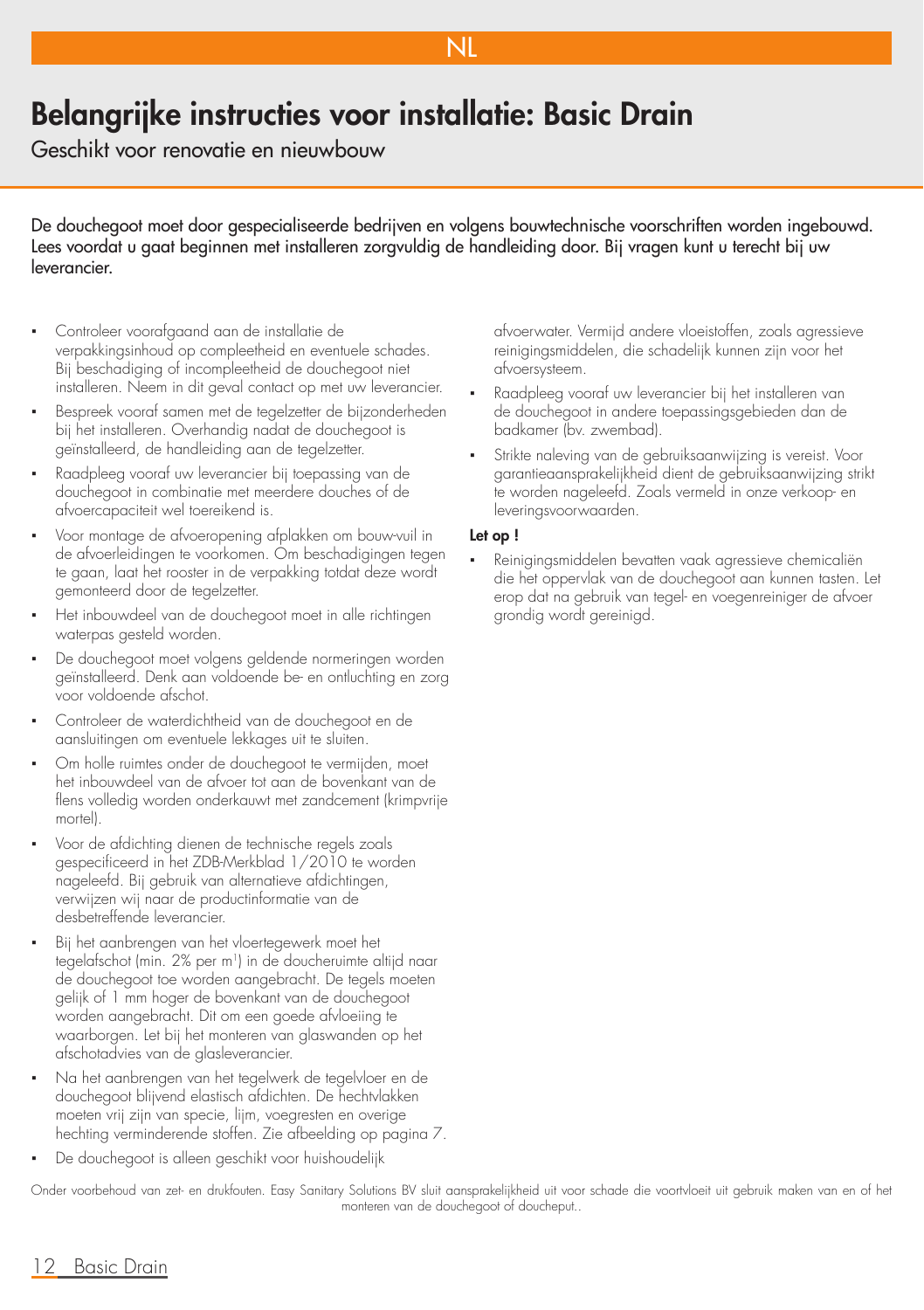## Vigtige montageanvisninger: Basic Drain

Til renovering og nybyggeri

Montage af bruserenden må kun foretages af specialister under hensyntagen til de byggetekniske forskrifter. For at opnå et optimalt resultat skal montagevejledningen læses grundigt. Ved tvivl kontaktes leverandøren.

DK

- Forud for montagen skal det kontrolleres, om emballagens indhold er fuldstændigt og ubeskadiget. Ved afvigelser må renden ikke anvendes. Kontakt venligst leverandøren.
- Forud for montagen skal montageanvisningerne i detaljer drøftes igennem med fliselæggeren. Efter montagen udleveres alle montageanvisninger til fliselæggeren.
- Såfremt bruserenden anvendes i forbindelse med flere brusere, skal det kontrolleres, om bruserendens kapacitet er tilstrækkelig. Man kan eventuelt rådføre sig med leverandøren.
- Vi anbefaler at tilklæbe afløbsåbningen i bruserenden forud for montagen for at forhindre, at snavs havner i afløbsledningen. For at undgå beskadigelser bør afdækningen forblive i emballagen, til fliselæggeren er færdig med montagen.
- De stilbare fødder monteres, og bruserenden justeres vandret i alle retninger. Jordforbindelsen fastgøres på en af forankringsklemmerne.
- Montage af spildevandsanlægget skal foretages standardmæssigt. Henvisning: Sørg for ventilation og udluftning og tilstrækkeligt fald i spildevandsanlægget.
- Bruserendesystemet og spildevandstilslutninger kontrolleres for tæthed.
- For at undgå hulrum skal renden underfyldes og tætnes med støbegulv over hele fladen til flangens øverste kant.
- Tætningen foretages i henhold til "de tekniske regler" i overensstemmelse med ZDB-Merkblatt 1/2010 "samlingstætninger". Ved anvendelse af alternative tætninger skal man være opmærksom på producentens produktdata.
- Ved lægning af gulvfliserne skal flisefaldet (min. 2% pr. m<sup>1</sup>) i bruseområdet altid skråne hen mod bruserenden. Fliserne skal lægges plant eller 1 mm højere mod fliserammens øverste kant. Hermed sikres et godt dræn mod bruserenden. Henvisning: Ved brusekabiner i gulvniveau med glasvægge kan andre krav vedrørende faldet være gældende. I dette tilfælde skal man kontakte sin leverandør.
- Efter fliselægningen skal overgangen mellem flisegulvet og bruserenden tætnes permanent med en elastisk fuge (vedligeholdelsesfuge). Klæbefladerne skal være fri for mørtel, lim og andre vedhæftningshindrende materialer. Se illustration side 7.
- Bruserendesystemet er kun beregnet til normalt husholdningsspildevand. Undgå andre væsker så som

rengøringsmidler, som kan beskadige det sanitære udstyr, dræn og rør.

- Ved anvendelse af bruserenden på andre områder (f.eks. svømmehal), hvor renden kan komme i forbindelse med aggressive rengøringsmidler eller korrosionsfremmende stoffer som salt eller klor, skal man kontakte sin leverandør.
- Overholdelse af denne montagevejledning er en forudsætning for et garantikrav på grundlag af vore salgs- og leveringsbetingelser.

#### Bemærk !

Fliserengøringsmiddel indeholder ofte aggressive kemikalier, som kan angribe rendens overflade. Vær opmærksom på, at renden skal rengøres grundigt efter anvendelse af flise- og fugerengøringsmiddel.

Der tages forbehold for tryk- og skrivefejl. Easy Sanitary Solutions BV fraskriver sig ethvert ansvar for skader, som måtte opstå som følge af anvendelse og/eller montage af bruserenden. Easy Sanitary Solutions BV fraskriver sig ethvert ansvar a priori.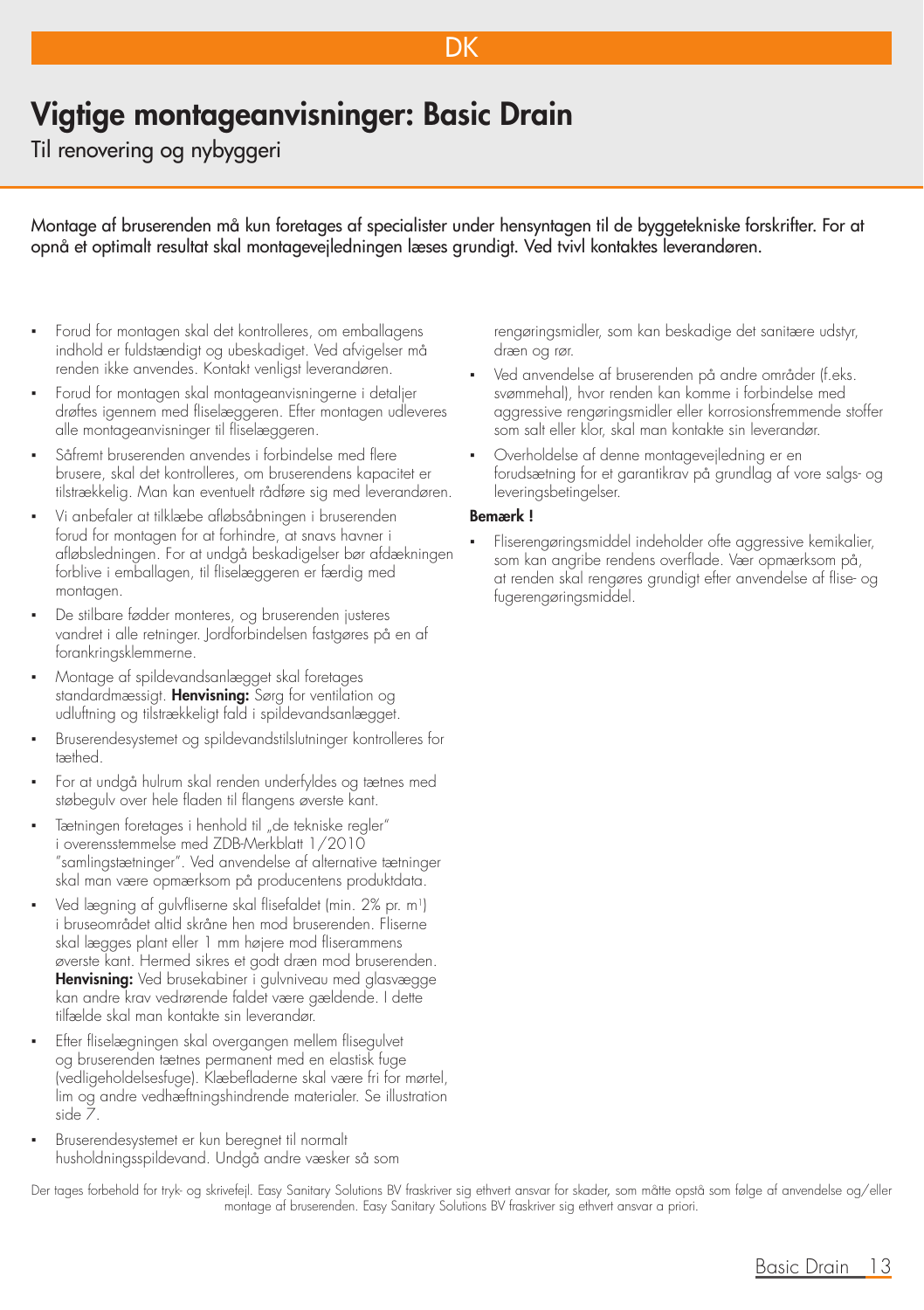### NO

## Viktige montasjehenvisninger: Basic Drain

Egnet for nybygg og ombygging

Innbyggingen av dusjrennen skal kun foretas av fagbedrifter ved å ta hensyn til de byggetekniske forskrifter. For et optimalt resultat, vennligst les nøye gjennom innbyggingsveiledningen. Ved spørsmål vennligst ta kontakt med din leverandør.

- Før montasjestarten sjekkes pakkeinnholdet om det er fullstendig og uten skader. Ved avvik skal rennen ikke monteres. Vennligst ta kontakt med din leverandør.
- Før montasjestarten skal man gå gjennom montasjehenvisningen sammen med fliseleggeren. Ta hensyn til de spesielle forskrifter. Vennligst overlever alle montasjehenvisninger til fliseleggeren etter montasjen.
- Ved bruk av dusjrennen sammen med flere dusjer, vennligst sjekk om avløpskapasiteten til dusjrennen er tilstrekkelig. I tilfelle vennligst rådfør deg med din leverandør.
- Før montasjen anbefaler vi å tette dusjrennens avløpsåpningen for å unngå forurensinger i avløpsledningen. For å unngå skader skal dekningen forbli i forpakningen frem til sluttmontasjen. Dette skal gjøres av fliseleggeren.
- Monter oppstillingsføtter og juster dusjrennen vannrett i alle retninger. På en av ankerklemmene festes jordingen.
- Installasjonen av avløpsanlegget skal utføres iht. de gjeldende standarder. Henvisning: Ta hensyn til ventilasjon og lufting og tilstrekkelig fall i avløpsanlegget.
- Sjekk dusjrennesystemet og avløpsvanntilkoblinger for tetthet.
- Rennestrukturen fylles oppunder og tettes over hele flaten frem til flensens overkant med gulvsement.
- Tetningen utføres iht. "Tekniske regler" ifølge ZDB-Informasjonsbrosjyre 1/2010 "Laminattetninger". Ved bruk av alternative tetninger skal man ta hensyn til produsentenes produktinformasjon.
- Ved legging av gulvfliser skal flisefallet være (min. 2 % je m1) i dusjområdet alltid i retning av dusjrennen. Flisene skal legges i samme høyde eller 1 mm høyere enn rennestrukturens overkant. Med dette garanteres en bra drenering til dusjrennen. Henvisning: Ved dusjer på samme nivå med gulvet og glassvegg kan det gjelde andre krav til fall. Vedrørende dette vennligst ta kontakt med leverandøren.
- Etter fliseleggingen skal overgangen mellom flisegulv og dusjrennen tettes vedvarende med en elastisk fuge (vedlikeholds fuge). Klebeflatene skal være fri fra mørtel, lim eller andre materialer som forminsker klebeevnen. Se bilde side 7.
- Dusjrennesystemet er kun egnet for avløpsvann fra vanlige hushold. Unngå andre væsker som rengjøringsmidler som kan skade innretningsgjenstander, dreneringsgjenstander og rørmaterialer.
- Ved bruk av dusjrennen i andre områder (f.eks. svømmebassenger, hvor rennen kommer i kontakt med aggressive rengjøringsmidler eller korrosjonsfremmende substanser som salt eller klor, vennligst ta kontakt med din leverandør.
- Overholdelse av denne innbyggingsanbefalingen er forutsetning for et garantikrav på grunnlag av våre salgs- og leveransevilkår.

#### OBS !

Ofte inneholder fliserengjøringsmidler aggressive kjemikalier. Disse kan skade rennens overflate. Vennligst påse at ved bruk av flise- og fugerengjøringsmidler skal rennen i etterkant rengjøres tilstrekkelig.

Med forbehold om trykk- og satsfeil Easy Sanitory Solution BV overtar inget ansvar for skader som resultat av dusjrennens bruk og/eller innbygging. Easy Sanitary Solutions BV utelukker a priori ethvert ansvar.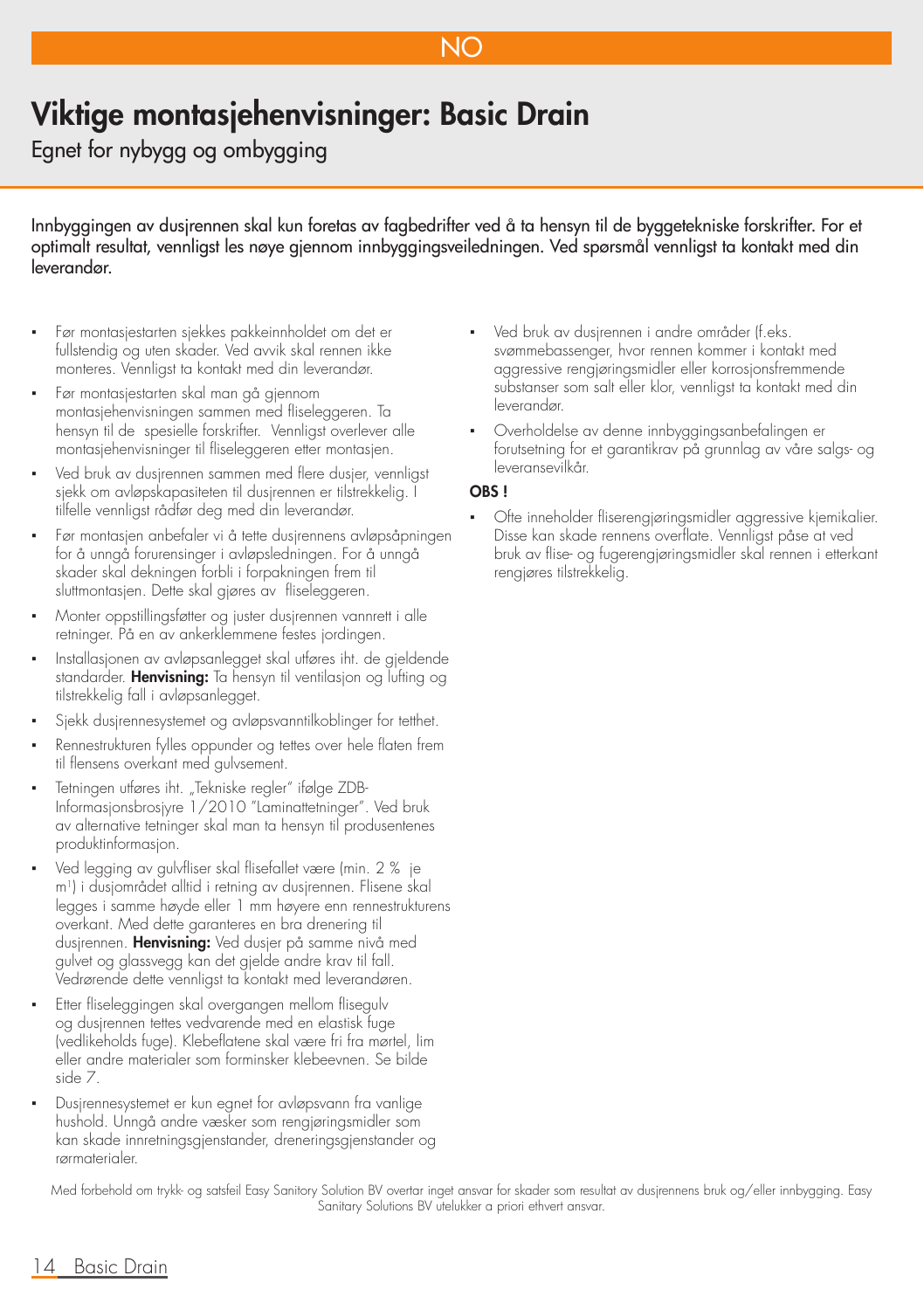## Indicaciones importantes de colocación: Basic Drain

Adecuado tanto en los edificios de nueva construcción como en la de renovación

Únicamente una empresa especializada puede colocar el drenaje o desagüe de ducha y siempre teniendo en cuenta las disposiciones técnicas de instalación. Para que la colocación resulte satisfactoria, lea las indicaciones de montaje cuidadosamente. En caso de consultas, póngase en contacto con su proveedor.

ES

- Antes de comenzar con el montaje, verifique que la caja esté completa y que su contenido esté íntegro. Si hubiera diferencias, no coloque el desagüe. En ese caso, contáctese con su proveedor.
- Antes de comenzar con el montaje, converse las particularidades de las indicaciones de colocación con el colocador de baldosas. Después de la colocación, entréguele las indicaciones de montaje del drenaje al colocador de baldosas.
- En caso de utilizar el drenaje para varias duchas, verifique que la capacidad de descarga del desagüe de la ducha sea suficiente. Si fuese necesario, solicite asesoramiento a su proveedor.
- Le recomendamos que adhiera el orificio de salida del desagüe de la ducha antes del montaje, para evitar que el desagüe de salida se ensucie. Para evitar roturas, la tapa debe permanecer en la caja hasta que el colocador de baldosas termine con el montaje final.
- Coloque las patas de apoyo y nivele el drenaje de la ducha en forma horizontal en todas las direcciones. En una de las mordazas de anclaje, fije la puesta a tierra.
- La instalación del equipo de desagüe debe realizarse conforme a las normas. Nota: tenga en cuenta la aireación y la ventilación y que el declive del desagüe sea suficiente.
- Controle la estanqueidad del sistema de desagüe de la ducha y de las conexiones del desagüe.
- Llenar e impermeabilizar el cuerpo del drenaje completamente hasta el borde superior de la brida y el solado para que quede estanco y evitar espacios vacíos.
- La impermeabilización debe realizarse según las disposiciones técnicas establecidas en la Hoja informativa 1/2010 de la Asociación Central de la Industria de la Construcción Alemana (ZDB) "Juntas de unión". Al utilizar juntas alternativas, se debe tener en cuenta la información de producto del fabricante.
- Al colocar las baldosas del suelo, el desnivel de las baldosas (mínimo 2% cada m1) del área de la ducha siempre debe correr hacia el desagüe de la ducha. Las baldosas deben colocarse a la misma altura o 1mm más arriba del borde superior del cuerpo del desagüe. De esta manera, se garantiza un buen desagüe hacia el drenaje de la ducha. Nota: en caso de duchas en el mismo nivel del suelo con paneles de vidrio, es posible que para los desniveles sea

necesario tener en cuenta otros requisitos. Consulte a su proveedor al respecto.

- Después de colocar las baldosas, el paso entre el suelo de baldosas y el drenaje de la ducha debe impermeabilizarse con una junta elástica (junta de dilatación) en forma permanente. Las superficies adherentes deben estar libres de mortero, adhesivo y otros materiales que disminuyan la adhesión. Véase figura en página 7.
- El sistema de desagüe de la ducha solo es apto para desagotar las duchas habituales para el hogar. Evite cualquier otro líquido, tales como productos de limpieza, que puedan dañar los elementos del equipamiento, del desagüe y el material de los caños.
- Si se utiliza el desagüe de la ducha en otras áreas (por ejemplo, en piscinas), en las que el drenaje entre en contacto con productos de limpieza agresivos o substancias corrosivas, tales como sal o cloro, póngase en contacto con su proveedor.
- Seguir esta recomendación de montaje es requisito para hacer uso del derecho de garantía, de acuerdo con nuestras condiciones de venta y de entrega.

#### Atención !

▪ Frecuentemente, los productos de limpieza de baldosas contienen químicos agresivos, que pueden dañar la superficie del drenaje. Tenga en cuenta que, si utiliza productos de limpieza de baldosas y juntas, posteriormente deberá limpiar profundamente el drenaje de la ducha.

Queda reservado cualquier error de impresión y de redacción. Queda excluida cualquier responsabilidad de Easy Sanitary Solutions BV por daños que se produzcan por el uso y/o colocación del drenaje de la ducha. Easy Sanitary Solutions BV queda eximida de cualquier responsabilidad a priori.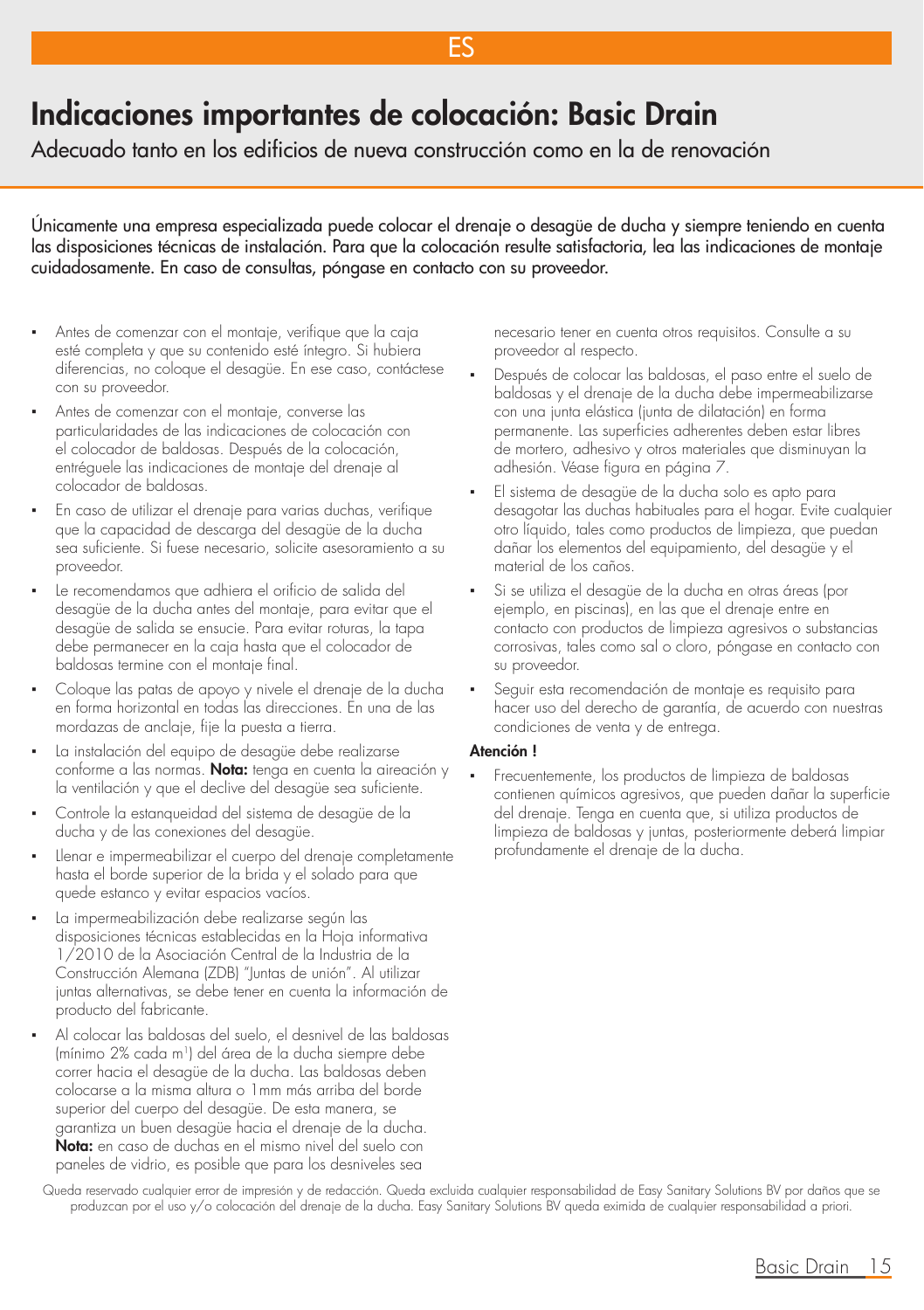## Indicações de montagem importantes: Basic Drain

Adequado para obras de renovação e para novas

A montagem da caleira deverá ser realizada apenas por empresas especializadas sob observância dos regulamentos de construção. Leia atentamente as instruções de montagem para obter um resultado ótimo. No caso de dúvidas, entre em contacto o seu fornecedor.

P<sub>1</sub>

- Antes de iniciar a montagem deverá verificar que o conteúdo da embalagem está completo e que não existem danos. A caleira não deverá ser montada no caso de desvios. Entre em contacto com o seu fornecedor.
- As indicações de montagem e as respetivas particularidades deverão ser discutidas com o assentador antes do início da montagem. Após a montagem entregue todas as indicações de montagem ao assentador.
- No caso de utilização da caleira em combinação com vários duches, verifique se a capacidade de drenagem da caleira é suficiente. Se necessário, aconselhe-se com o seu fornecedor.
- Recomendamos tapar a abertura de drenagem da caleira com fita adesiva antes da montagem para evitar sujidade na tubagem de drenagem. Para evitar danos, a cobertura deverá permanecer na embalagem até à montagem final pelo assentador.
- Montar os pés niveladores e a caleira na horizontal em todas as direções. A ligação à terra é fixada num dos grampos de ancoragem.
- A instalação da canalização deve ser realizada segundo as normas. Nota: observe a ventilação e declive suficiente na canalização.
- Verificar a estanquidade do sistema de caleiras e das ligações da canalização.
- Para evitar espaços vazios é necessário encher e vedar completamento o estrutura da caleira com betonilha até ao flange do bordo superior.
- A vedação realiza-se de acordo com as regras da técnica segundo a ficha técnica ZDB 1/2010 "Vedações de uniões". Na utilização de vedações alternativas é necessário observar as informações do produto do respetivo fabricante.
- No assentamento dos azulejos, o declive dos azulejos (mín. 2 % por m1) na área do duche deverá estar direcionado sempre para a caleira. Os azulejos têm de ser assentes ao mesmo nível ou 1 mm acima do bordo superior da estrutura da caleira. Isto garante uma boa drenagem em direção à caleira do chuveiro. Nota: no caso de duches de pavimento com paredes de vidro podem aplicar-se outros requisitos em relação ao declive. Consulte o seu fornecedor relativamente a este assunto.
- Após o assentamento é necessário vedar permanentemente a transição entre os azulejos e a caleira com uma junta elástica

(junta de manutenção). As superfícies de colagem têm de estar livres de argamassa, cola e outros materiais que afetam a adesão. Consulte a imagem na página 7.

- O sistema de caleira é adequado apenas para águas residuais domésticas. Evite outros líquidos, como detergentes que possam danificar equipamentos sanitários, equipamentos de drenagem e materiais da tubagem.
- Na utilização da caleira em outras áreas (por exemplo, piscinas), nas quais a caleira entra em contacto com detergentes agressivos ou substâncias corrosivas, como sal ou cloro, contacte o seu fornecedor.
- O cumprimento destas recomendações de montagem é o requisito para o direito à garantia com base nas nossas condições de venda e entrega.

#### Atenção !

Os detergentes de azulejos contêm frequentemente químicos agressivos. Estes podem agredir a superfície da caleira. Tenha em atenção que na utilização de detergentes de azulejos e de juntas é necessário limpar depois muito bem a caleira.

Reservado o direito a erros tipográficos e de impressão. Easy Sanitary Solutions BV renuncia a qualquer responsabilidade decorrente da utilização e/ou instalação da caleira. Easy Sanitary Solutions BV renuncia a priori a qualquer responsabilidade.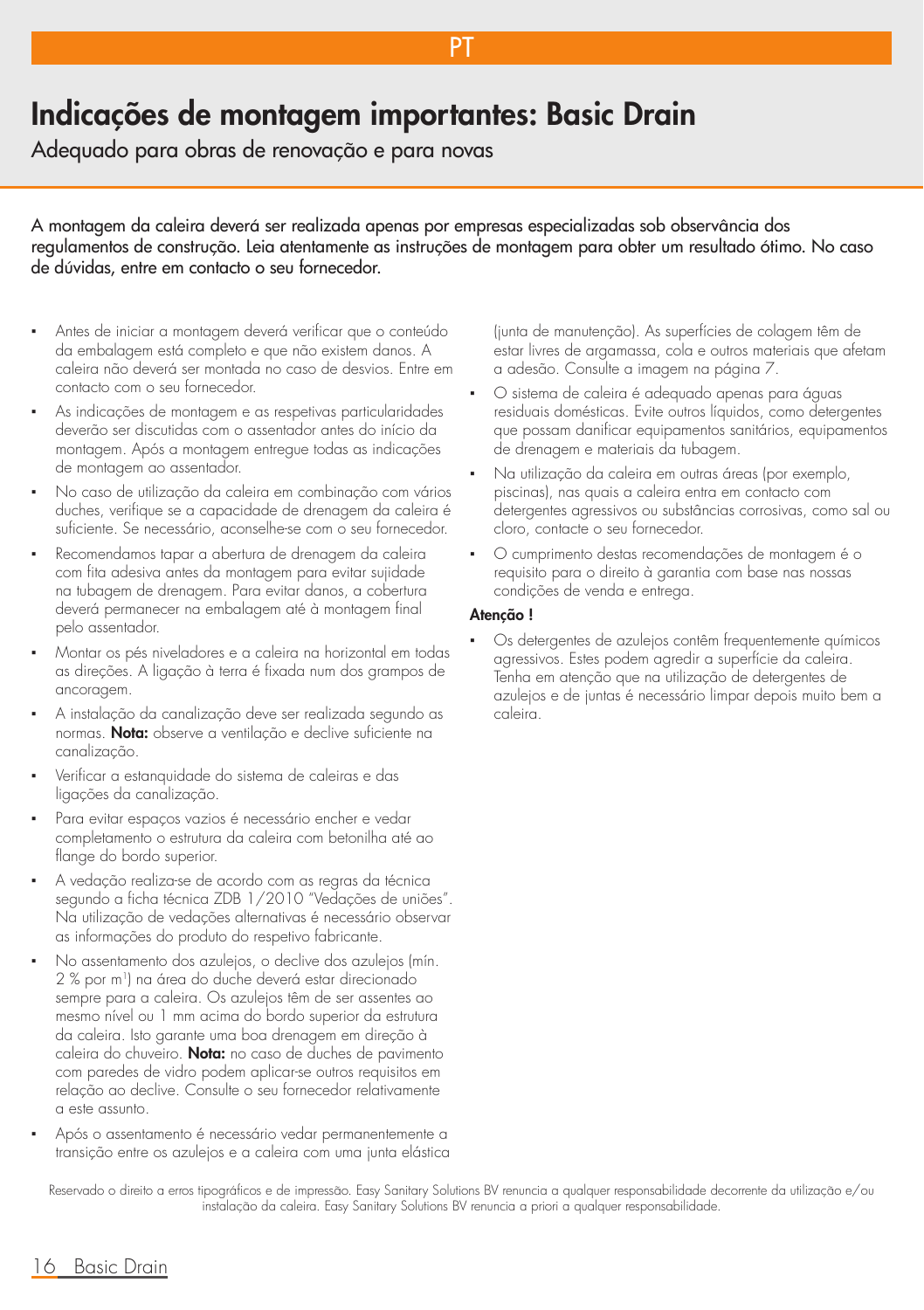## Importanti istruzioni di montaggio: Basic Drain

Adatto per le ristrutturazioni e le nuove costruzioni

Per l'installazione del canale doccia si raccomanda di incaricare una ditta specializzata che tenga conto delle norme edilizie vigenti. Per un risultato ottimale leggere con cura la guida al montaggio. In caso di domande contattare il Vostro fornitore.

IT

- Prima di iniziare il montaggio controllare che il contenuto della confezione sia completo e intatto. In caso di differenze non montare il canale. In tal caso contattare il Vostro fornitore.
- Prima del montaggio discutere con il piastrellista le istruzioni di montaggio con le relative particolarità. Dopo il montaggio consegnare tutte le istruzioni di montaggio al piastrellista.
- In caso di utilizzo del canale doccia con più docce controllare se la capacità di scarico del canale doccia sia sufficiente. Consultare il Vostro fornitore al merito.
- Si consiglia di proteggere l'apertura di scarico del canale doccia prima del montaggio per evitare l'ingresso di impurità nel condotto di scarico. Per evitare guasti il rivestimento deve restare nella confezione fino al montaggio finale da parte del piastrellista.
- Montare i piedini di regolazione e regolare il canale doccia orizzontalmente in tutte le direzioni. Fermare la messa a terra ad uno dei morsetti di tenuta.
- L'installazione del sistema di scarico deve essere eseguita secondo norma. Avvertenza: Far attenzione alla ventilazione e alle pendenze sufficienti nel sistema di scarico.
- Controllare la tenuta ermetica del sistema di canali doccia e dei raccordi di scarico.
- Per evitare vuoti l'unità di canali deve essere completamente rivestita e compattata col pavimento fino allo spigolo superiore della flangia.
- L'isolamento avviene secondo le "regole della tecnica" in base al foglio di istruzioni ZDB 1/2010 "Giunti di raccordo". In caso di utilizzo di isolamenti alternativi osservare le informazioni sul prodotto del produttore.
- Nella fase di posa delle piastrelle in ceramica la pendenza delle piastrelle (min. 2 % per m<sup>1</sup>) nella zona doccia deve correre sempre lungo il canale. Le piastrelle devono essere posate allo stesso livello o 1 mm più alte rispetto allo spigolo superiore dell'unità canali. In tal modo è possibile garantire un buon drenaggio al canale doccia. Avvertenza: Per le docce a pavimento con pareti in vetro vanno osservati altri requisiti relativi alle pendenze. Contattare a tale scopo il Vostro fornitore.
- Dopo la posa delle piastrelle il passaggio tra il pavimento a piastrelle e il canale doccia deve essere impermeabilizzato a lunga durata con una fuga elastica (giuntura di manutenzione). Le superfici adesive devono essere prive di

malta, colla e materiali simili che riducono l'aderenza. Vedere Figura a pagina 7.

- Si possono introdurre solo acque reflue domestiche. Non è consentito introdurre altro tipo di liquidi, come detergenti che possono danneggiare i sanitari, i componenti dello scarico e i materiali dei tubi.
- In caso di impiego del canale doccia in altri ambiti (ad es. vasca da bagno), nei quali il canale può venire a contatto con detersivi aggressivi o sostanze corrosive come sale o cloro, contattare il Vostro fornitore.
- Il contenuto di questi consigli di montaggio è il presupposto per una garanzia in base alle nostre condizioni di vendita e consegna.

#### Attenzione !

I detersivi per piastrelle contengono spesso prodotti chimici aggressivi. Questi possono aggredire la superficie del canale. Qualora si usino detersivi per piastrelle e fughe pulire bene il canale successivamente.

Salvo errori di stampa e di composizione. Easy Sanitary Solutions BV esclude qualsiasi responsabilità di danni derivanti dall'uso e/o dal montaggio del canale doccia. Easy Sanitary Solutions BV esclude a priori qualsiasi responsabilità.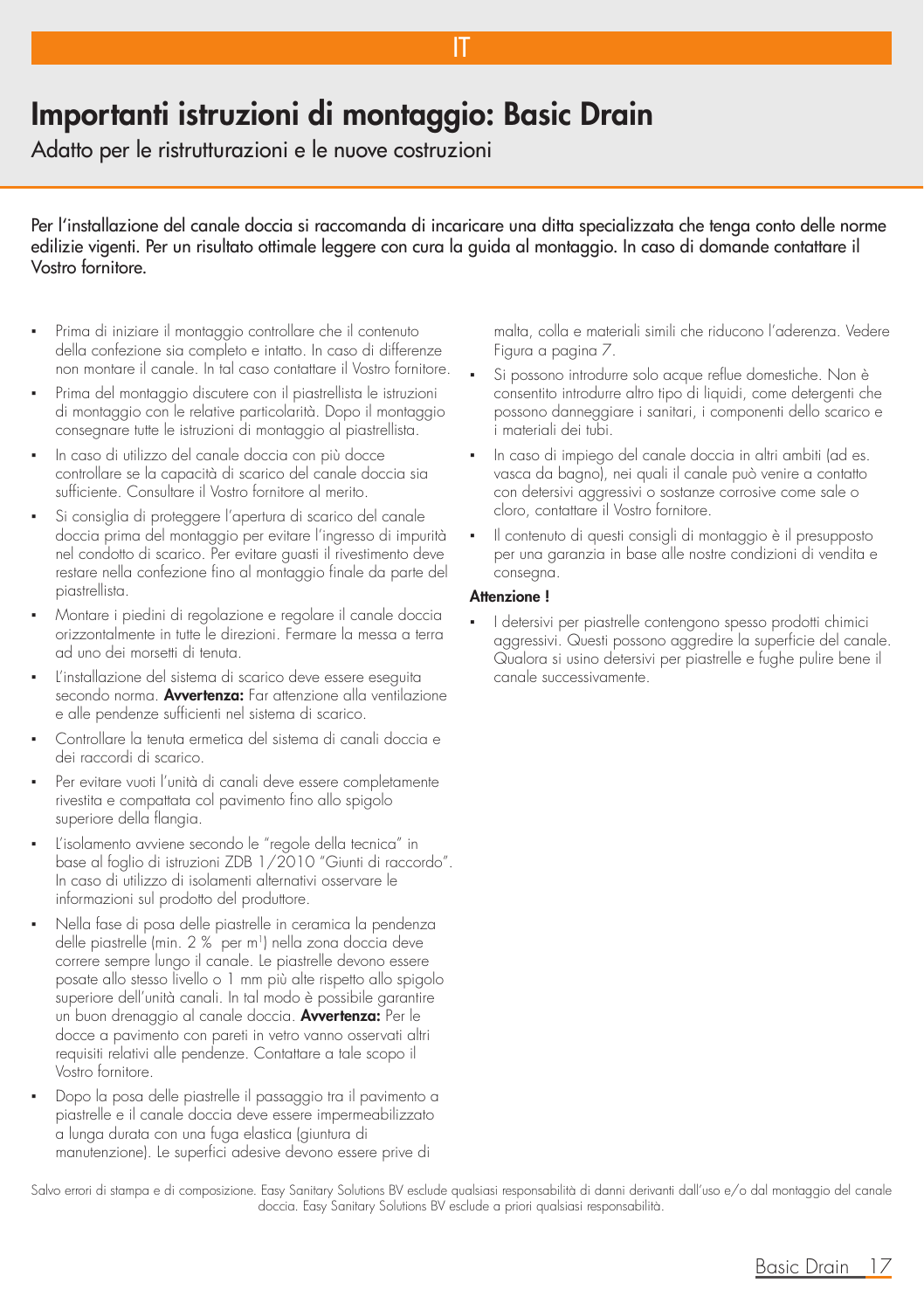## Consignes de montage importantes: Basic Drain

Pour les nouvelles constructions et pour les projets de rénovation

Le montage du caniveau de douche devra, dans le respect des règles de la construction, être réalisé uniquement par une entreprise spécialisée. Pour obtenir un résultat optimal, veuillez lire attentivement les instructions de montage. Pour toutes questions éventuelles, veuillez consulter votre fournisseur.

FR

- Avant d'entreprendre le montage, il est nécessaire de vérifier que le contenu de l'emballage est complet et intact. Si tel n'est pas le cas, le caniveau de douche ne devra pas être installé. Veuillez alors prendre contact avec votre fournisseur.
- Avant d'entreprendre le montage, il est nécessaire de discuter avec le carreleur des consignes de montage et de leurs particularités. Après le montage, veuillez remettre toutes les consignes de montage au carreleur.
- Si le caniveau de douche doit desservir plusieurs douches, veuillez vérifier qu'il présente une capacité d'écoulement suffisante. Le cas échéant, demandez conseil à votre fournisseur.
- Nous vous recommandons, avant de procéder au montage, d'obturer l'orifice d'écoulement du caniveau de douche avec un ruban adhésif pour prévenir la présence de souillures dans la canalisation d'écoulement. Pour éviter les détériorations, la coiffe devra rester dans son emballage jusqu'à son montage final par le carreleur.
- Monter les pieds de réglage en hauteur et ajuster le caniveau de douche à l'horizontale dans toutes les directions. Fixez la mise à la terre sur l'une des agrafes d'ancrage.
- La mise en place de l'installation d'écoulement devra être réalisée conformément aux normes. Remarque: tenez compte de l'aération et veillez à donner une déclivité suffisante à l'installation d'évacuation d'eau.
- Vérifier l'étanchéité du système de caniveau de douche et des raccordements d'eaux usées.
- Pour éviter la formation de cavités, il est nécessaire de mettre en œuvre le mortier de chape sous toute la surface du corps du caniveau, jusqu'à l'arête supérieure de la bride, et de le tasser.
- L'étanchéité sera réalisée suivant les règles de l'art conformément à la fiche ZDB 1/2010 « Étanchéifications composites ». En cas d'utilisation d'autres matériaux d'étanchéité à titre d'alternative, il est nécessaire de tenir compte des informations produit des fabricants.
- Lors de la pose du carrelage de sol, la déclivité (au min. 2 % par m1) dans la zone de douche devra toujours être orientée vers le caniveau de douche. Les carrelages posés doivent affleurer l'arête supérieure du corps du caniveau de douche ou dépasser celle-ci de 1 mm, ce qui garantit un bon écoulement de l'eau vers le caniveau de douche. Remarque: dans les douches de plain-pied à parois vitrées, il est possible

que la déclivité obéisse à d'autres exigences. Sur ce point, veuillez vous adresser à votre fournisseur.

- Après la pose du carrelage, il est nécessaire d'étanchéifier durablement le joint entre le sol carrelé et le caniveau de douche au moyen d'un joint élastique (joint d'entretien). Les surfaces de collage doivent être exemptes de mortier, de colle et autres substances susceptibles de nuire à l'adhérence. Cf. illustration en page 7.
- Le système de caniveau de douche est uniquement apte à recevoir les eaux usées domestiques habituelles. Évitez tous autres liquides tels que les produits de nettoyage susceptibles d'endommager les équipements sanitaires, les dispositifs d'évacuation d'eau et le matériau des tuyauteries.
- En cas d'utilisation du caniveau de douche dans d'autres domaines (piscine, par exemple) dans lesquels il pourrait se trouver en contact avec des produits de nettoyage agressifs ou des substances favorisant la corrosion, telles que le sel ou le chlore, veuillez prendre contact avec votre fournisseur.
- Le respect des présentes recommandations de montage est la condition préalable de l'exercice du droit à la garantie sur la base de nos Conditions générales de vente et de livraison.

#### Attention !

Les produits nettoyants pour carrelages contiennent souvent des substances chimiques agressives. Ces substances peuvent attaquer la surface du caniveau. En cas d'utilisation de produits nettoyants pour carrelages et pour joints, veillez à procéder ensuite à un nettoyage suffisant du caniveau.

Sous réserve de fautes d'impression. Easy Sanitary Solutions BV n'assume aucune responsabilité pour tous dommages résultant de l'utilisation et/ou du montage du caniveau de douche. Easy Sanitary Solutions BV exclut d'avance toute responsabilité.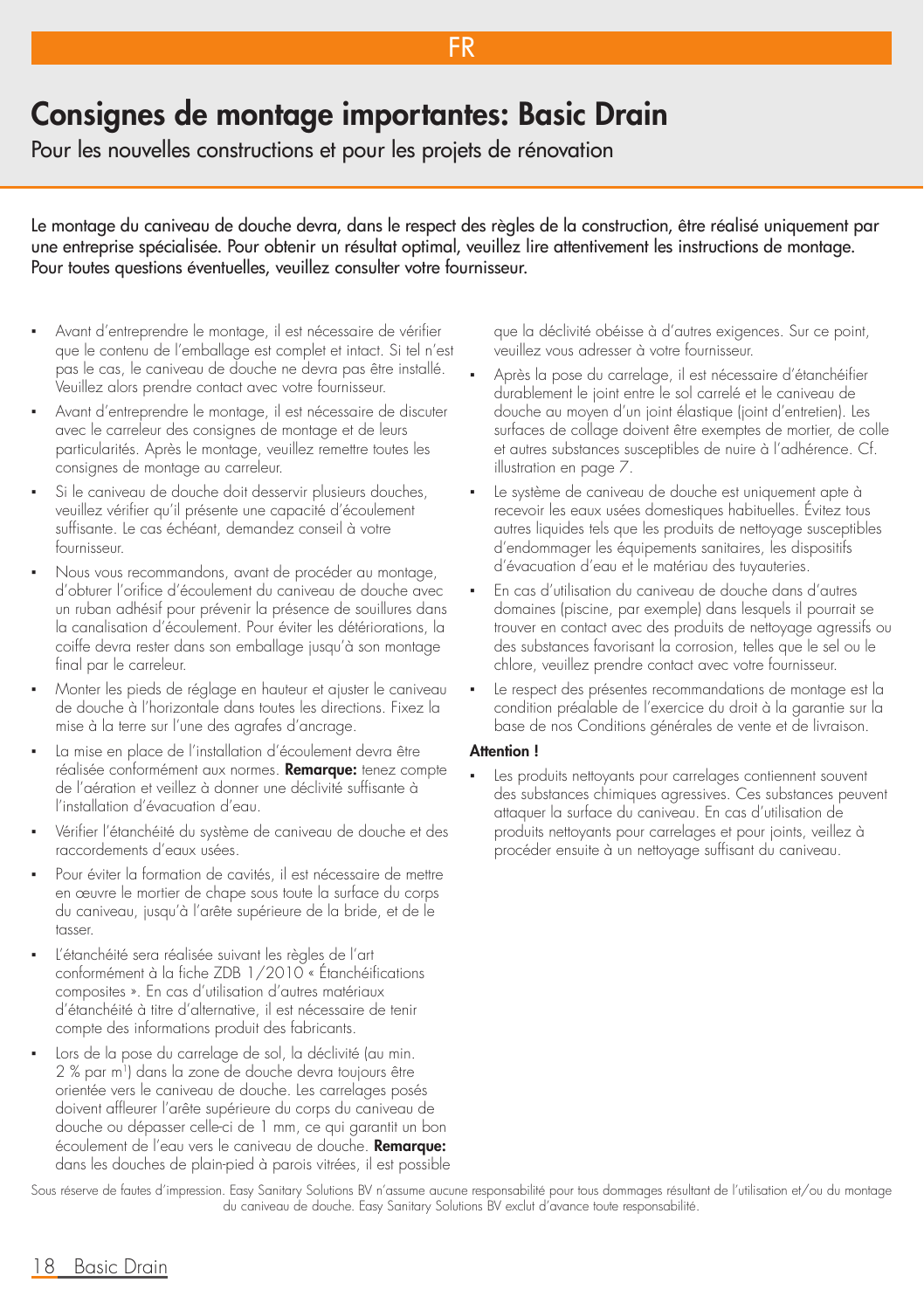## **Ważne wskazówki montażowe:** Basic Drain

Przeznaczony do remontów i budów

Montaż odpływu prysznicowego może zostać dokonany tylko pod warunkiem uwzględnienia technicznych przepisów budowlanych i może być przeprowadzony wyłącznie przez profesjonalną firmę instalacyjną. W celu uzyskania optymalnych wyników należy uważnie przeczytać instrukcję montażu. W razie zapytań prosimy zwrócić się do dostawcy urządzeń.

**PI** 

- Przed przystąpieniem do montażu, zawartość opakowania prosimy sprawdzić pod kątem kompletności i brak cech naruszenia jego integralności. W przypadku jakichkolwiek rozbieżności, elementów odpływu instalować nie należy. W tej sprawie należy skontaktować się wówczas z dostawcą urządzeń.
- Przed rozpoczęciem instalacji, instrukcję montażową wraz z jej specyfiką należy omówić z glazurnikiem. Po zakończeniu instalacji należy przekazać wszystkie wskazówki montażowe glazurnikowi.
- W przypadku wykorzystywania odpływu do odprowadzenia wody z kilku pryszniców, należy sprawdzić czy przepustowość odpływu będzie wystarczająca. Należy to ew. skonsultować z dostawcą urządzeń.
- W celu uniknięcia wnikania zanieczyszczeń do przewodów kanalizacyjnych, zalecamy, aby przed instalacją otwór kratki odpływu prysznicowego zakleić. W celu uniknięcia uszkodzeń, maskownica, aż do czasu zamontowania jej przez glazurnika przez cały czas powinna pozostawać we wnętrzu opakowania.
- Należy zamontować nóżki montażowe i odpływ prysznicowy wypoziomować dokładnie we wszystkich kierunkach. Uziemienie należy podłączyć do zacisku kotwiącego.
- Montaż instalacji kanalizacyjnej powinien zostać wykonany w sposób zgodny z postanowieniami odpowiednich norm budowlanych. **Wskazówka:** Należy zwrócić uwagę na odpowiednią wentylację i odpowietrzenie oraz zachowanie wystarczających spadków przewodów rurowych instalacji kanalizacyjnej.
- System odpływu prysznicowego oraz przyłącza odprowadzające ścieki należy sprawdzić pod kątem zachowania szczelności.
- Aby uniknąć pustek, przestrzeń pod korpusem odpływu musi zostać całkowicie, aż do górnej krawędzi kołnierza, wypełniona w sposób szczelny zaprawą jastrychową.
- Uszczelnienie powinno zostać wykonane wedle "Reguł techniki", w sposób zgodny z postanowieniami instrukcji ZDB 1/2010 "Uszczelnienia konstrukcji zespolonych" (Verbundabdichtungen). W przypadku zastosowania uszczelnień alternatywnych należy stosować się do zaleceń informacji produktowych wytwórcy.
- Podczas układania terrakoty należy zwrócić uwagę, aby w obrębie prysznica został zachowany odpowiedni spadek (min. 2% na każdy m<sup>1</sup>) skierowany zawszę w stronę odpływu prysznicowego. Płytki terrakoty muszą być układane równo z wysokością górnej krawędzi korpusu odpływu prysznicowego lub co najwyżej 1 mm powyżej tej krawędzi. Stosując się do tej zasady można uzyskać dobre odprowadzenie wody do odpływu. **Wskazówka:** W przypadku instalacji pryszniców ze szklanymi ściankami i odpływem na poziomie podłogi,s mogą obowiązywać inne wymagania dotyczące spadków. W tej sprawie należy skonsultować się z dostawcami wyposażenia.
- Po ułożeniu terrakoty, przejście pomiędzy płytkami a odpływem prysznicowym musi zostać uszczelnione w sposób trwały za pomocą fugi elastycznej. Przeznaczone do klejenia powierzchnie muszą być wolne od zaprawy, kleju oraz wszelkich innych materiałów osłabiających siłę wiązania. Patrz: ilustracja na stronie 7.
- System odpływu prysznicowego jest przeznaczony wyłącznie do odprowadzania zwykłych ścieków domowych. Należy unikać odprowadzania innych cieczy, takich jak środki czyszczące, które mogą uszkadzać elementy osprzętu, elementy instalacji odwadniającej oraz materiał rur kanalizacyjnych.
- W przypadku wykorzystania odpływu prysznicowego w innych zastosowaniach (np. do odprowadzenia wody z basenu), gdzie może dojść do kontaktu elementów odpływu z agresywnymi środkami chemicznymi czyszczącymi lub powodującymi korozję, takimi jak chlor lub sól kuchenna, należy wpierw skontaktować się z dostawcą urządzeń.
- Zastosowanie się do powyższych zaleceń instalacyjnych jest warunkiem wstępnym przyjęcia przez naszą firmę roszczeń gwarancyjnych, wynikających z naszych warunków sprzedaży i dostaw.

#### Uwaga !

Środki do czyszczenia płytek ceramicznych często zawierają agresywne środki chemiczne. Środki te mogą uszkadzać powierzchnię zewnętrzną odpływu Prosimy zwrócić uwagę, że w przypadku zastosowania środków do czyszczenia płytek ceramicznych oraz fug, odpływ prysznicowy należy następnie dobrze powycierać.

Zastrzegamy sobie możliwość powstania błędów składu oraz druku. Firma Easy Sanitary Solutions BV wyklucza przyjęcie wszelkiej odpowiedzialności z tytułu szkód, jakie mogą wyniknąć z zastosowania oraz/lub instalacji odpływu prysznicowego. Firma Easy Sanitary Solutions BV z założenia wyklucza przyjęcie wszelkiej odpowiedzialności.